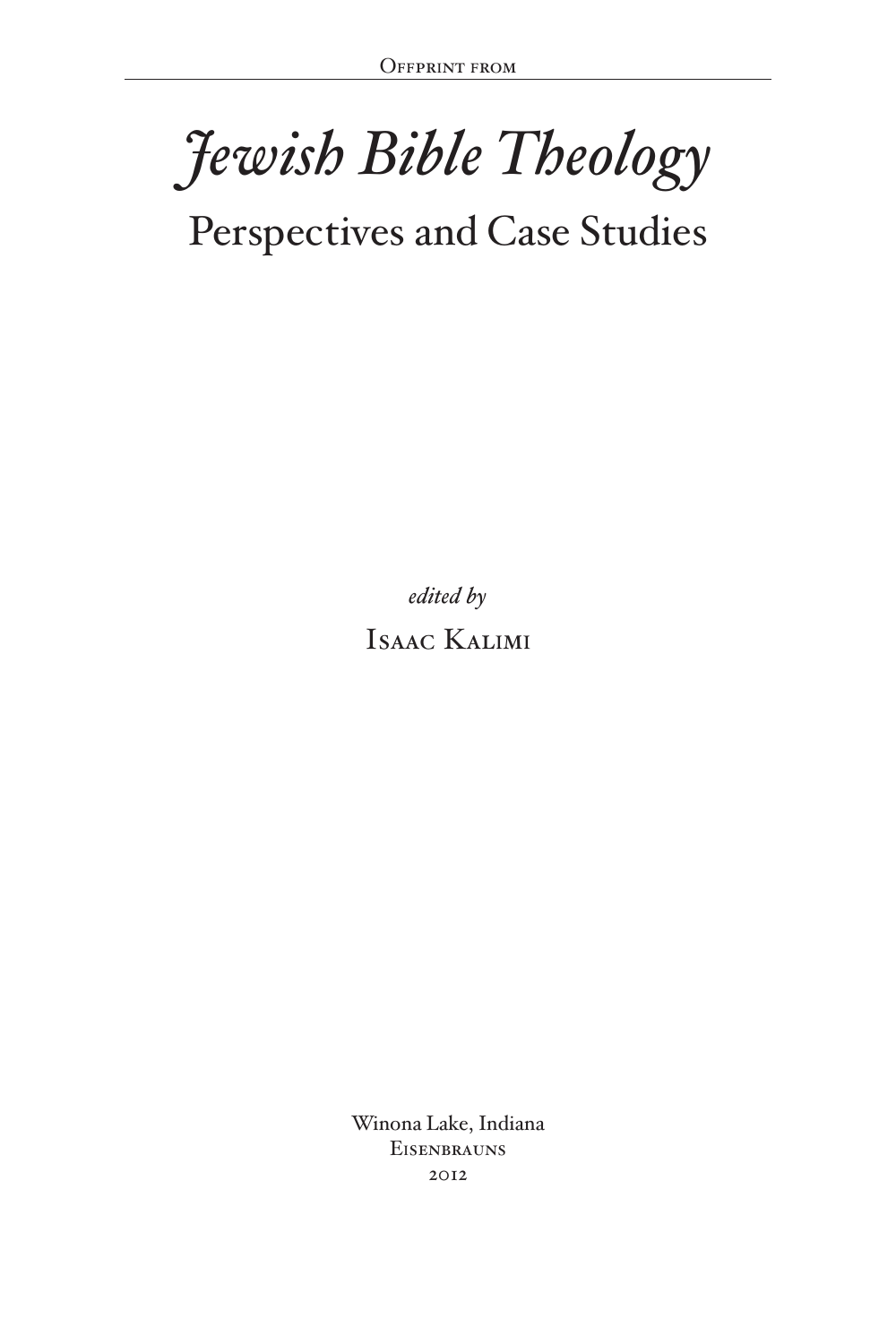© 2012 by Eisenbrauns Inc. All rights reserved. Printed in the United States of America.

www.eisenbrauns.com

#### **Library of Congress Cataloging-in-Publication Data**

Jewish Bible theology : perspectives and case studies / edited by Isaac Kalimi. p. cm. Includes bibliographical references and indexes. ISBN 978-1-57506-231-0 (hardback : alk. paper) 1. Bible. O.T.—Theology. 2. Bible. O.T.—Criticism, interpretation, etc. 3. God— Biblical teaching. 4. Judaism—Doctrines. I. Kalimi, Isaac. BS1192.5.A1J478 2012 296.3—dc23 2011051244

The paper used in this publication meets the minimum requirements of the American National Standard for Information Sciences—Permanence of Paper for Printed Library Materials, ANSI Z39.48-1984.  $\otimes^{m}$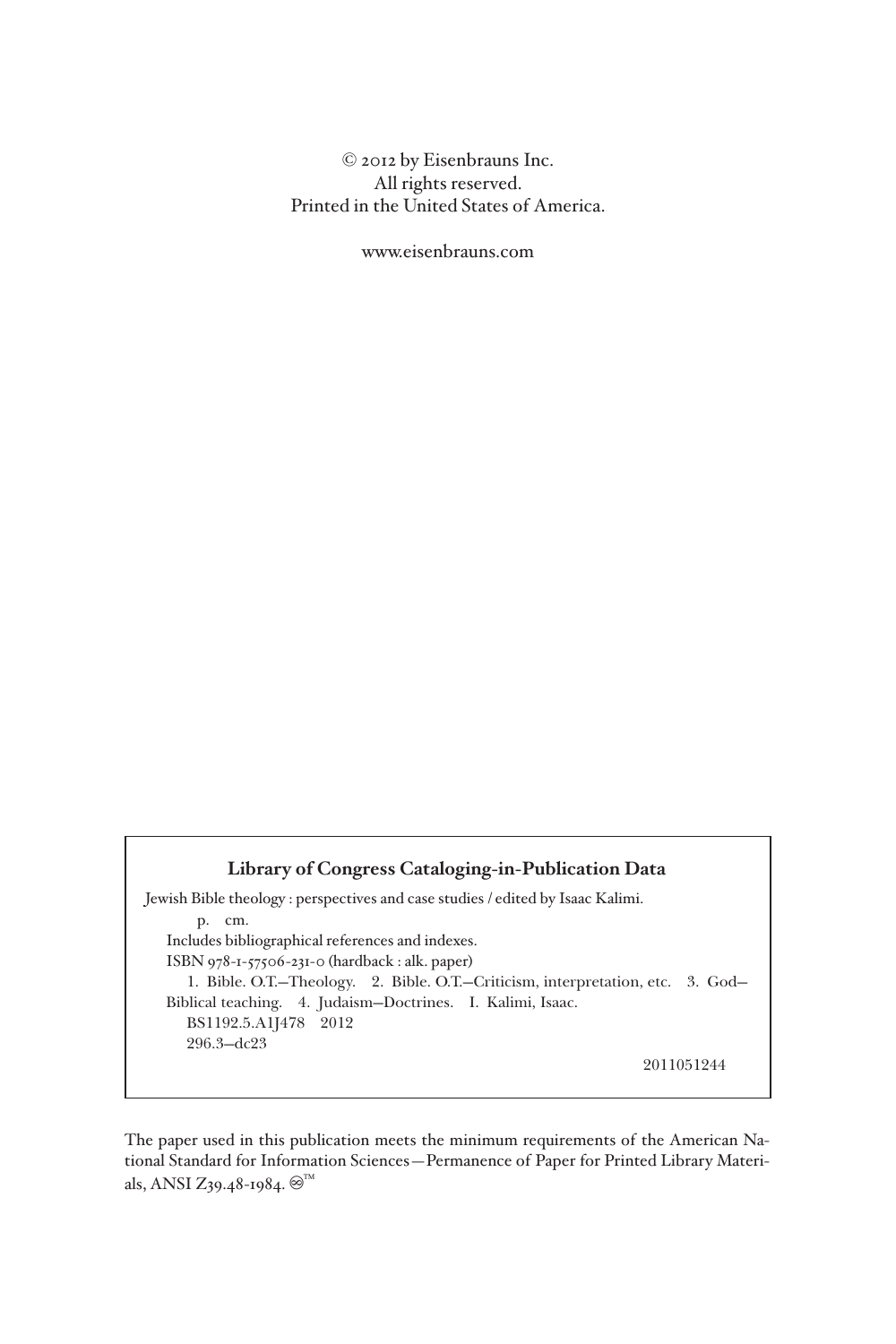## *Contents*

| Contemporary Jewish Bible Theology: An Overview |  |  |  |  |
|-------------------------------------------------|--|--|--|--|
| Isaac Kalimi                                    |  |  |  |  |

#### **Part 1**

# *Jewish Bible Theology*

| Frederick E. Greenspahn                           |  |
|---------------------------------------------------|--|
| Constructing the Past:                            |  |
| The Recent History of Jewish Biblical Theology 31 |  |
| Ehud Ben Zvi                                      |  |

## **Part 2**

#### *Case Studies*

| Fighting Forms of Idolatry:<br>The Meaning of an Image of Moses in Jewish Theology $\dots$<br>Asa Kasher | 53 |
|----------------------------------------------------------------------------------------------------------|----|
| Jewish Conceptions of the Human Factor in Biblical Prophecy<br>Moshe Greenberg, z"l                      | 63 |
| Uriel Simon                                                                                              |    |
| God and Human Rights in a Secular Society:<br>A Biblical-Talmudic Perspective<br>David Novak             | 89 |
| Amos Frisch                                                                                              |    |
| New Testament and Rabbinic Views of Election 119<br>Joel Kaminsky                                        |    |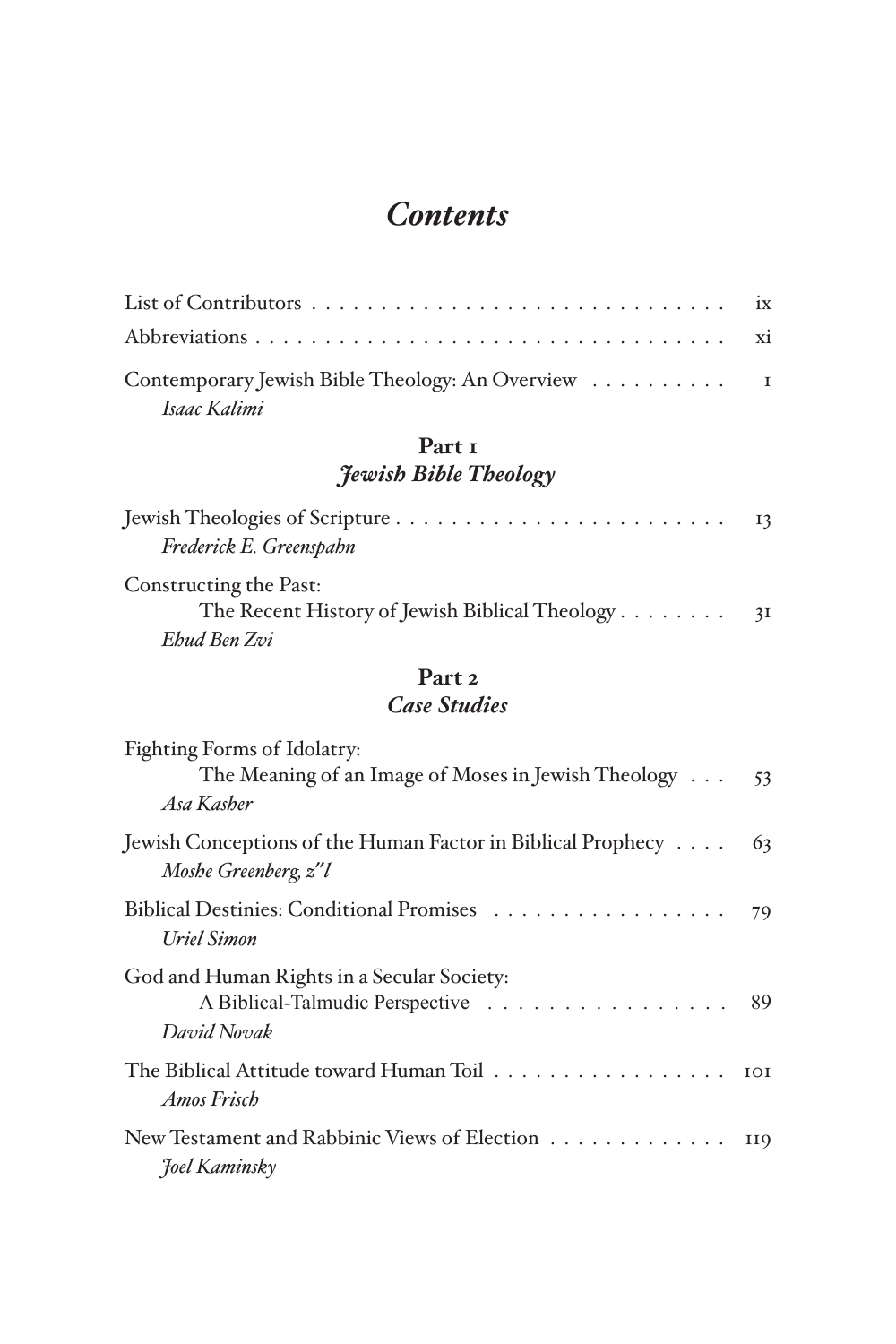| viii              | Contents                                                                                    |  |
|-------------------|---------------------------------------------------------------------------------------------|--|
| Zev Garber        | Amalek and Amalekut: A Homiletic Lesson 147                                                 |  |
|                   | Foundations for a Jewish Theology of the Hebrew Bible:<br>Marvin A. Sweeney                 |  |
| Marc Zvi Brettler | Psalms and Jewish Biblical Theology $\dots \dots \dots \dots \dots \dots \dots \dots \dots$ |  |
|                   | Psalm I and the Canonical Shaping of Jewish Scripture 199<br>Benjamin D. Sommer             |  |
|                   | Moshe Greenberg, z"l                                                                        |  |
| Isaac Kalimi      | Fear of Annihilation and Eternal Covenant: The Book of Esther                               |  |
| Peter J. Haas     | The Book of Daniel: The Strange End of Biblical Theology $\ldots \ldots$ 249                |  |
|                   |                                                                                             |  |
|                   |                                                                                             |  |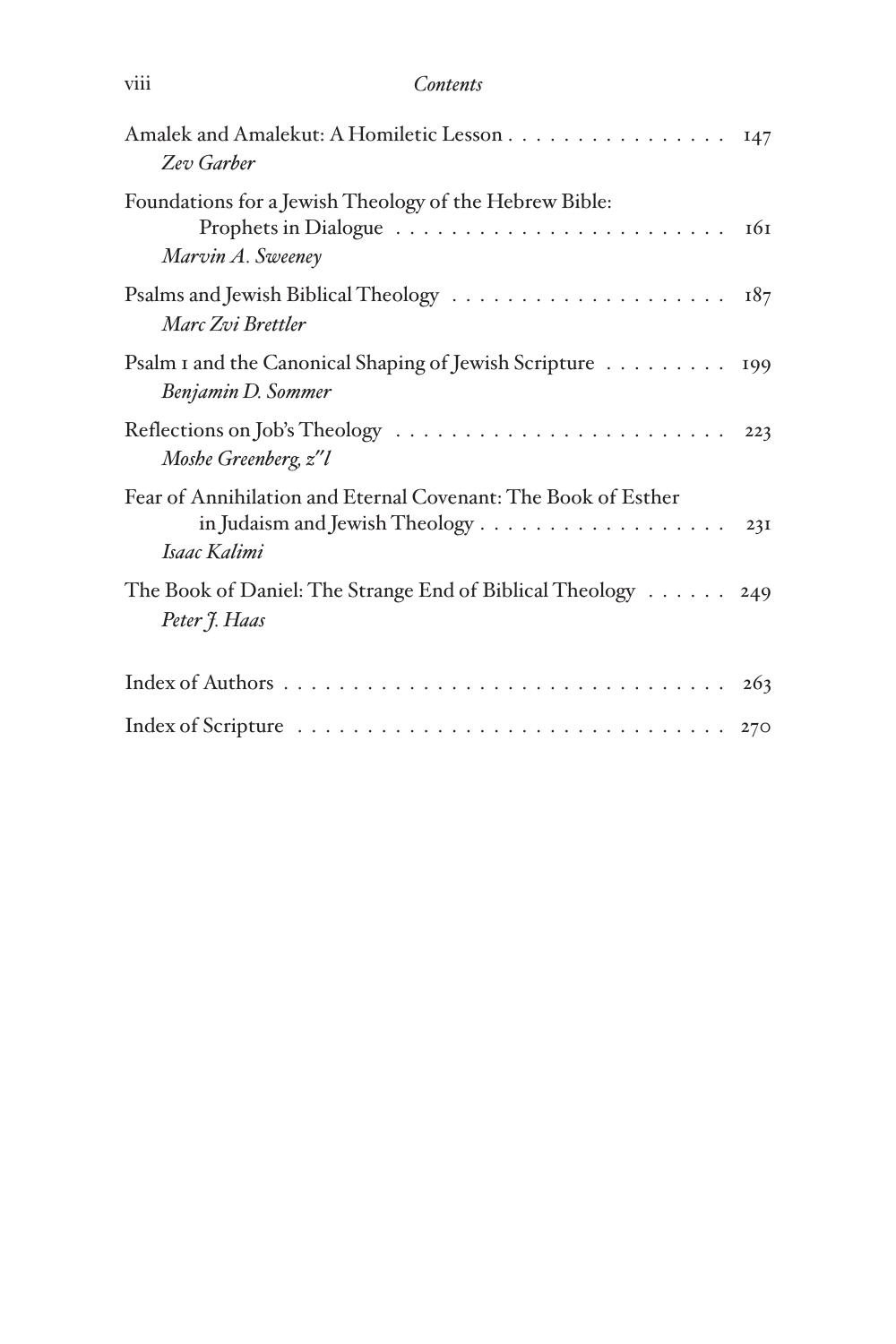### **3**

# *Constructing the Past: The Recent History of Jewish Biblical Theology*

#### Ehud Ben Zvi

"There is no Jewish theology of the Old Testament" (1986).1 "Jewish scholars instinctively shrink back at the very mention of 'theology' in the context of biblical studies" (1987). 2 "'Theology' was something that simply did not exist for Tanak scholarship—neither the subject matter nor the term" (1987). 3 "Why Jews Are Not Interested in Biblical Theology" (1987, 1993).4 "Jewish biblical theology is just an emerging enterprise"

1. M. Tsevat, "Theology of the Old Testament: A Jewish View," *HBT* 8 (1986) 33–50 (quoting pp. 33–34). It is worth noting that Tsevat is using "Old Testament" here not in a theological sense that would have precluded by definition a Jewish theological approach but rather as a *terminus technicus*. In fact, Tsevat clearly used *Old Testament* in this article for what many scholars today would call "Hebrew Bible," and, as such, it refers to a text that at least potentially renders itself as a source for Jewish theology. Note, for instance, that Tsevat uses the term *Old Testament* when he explains his understanding of the meaning of the term *Torah* in the well-known characterization of the deity as the one who נטע עולם וחיי אמת תורת לנו נתן בתוכנו. There, Tsevat states, "I understand Torah here in the broad sense as comprising the twenty-four books of the Old Testament" (ibid., 43). The controversy among Jewish scholars about the propriety of the term *Old Testament* as a *terminus technicus* has no direct bearing on the arguments advanced in this essay and stands beyond its scope.

2. M. H. Goshen-Gottstein, "Tanak Theology: The Religion of the Old Testament and the Place of Jewish Biblical Theology," in *Ancient Israelite Religion: Essays in Honor of Frank Moore Cross* (ed. P. D. Miller Jr., P. D. Hanson, and S. Dean McBride; Philadelphia: Fortress, 1987) 617–44 (quoting p. 618); for an earlier Hebrew version of the essay, see *Tarbiz* 50 (1980– 81) 37–64.

3. Goshen-Gottstein, "Tanak Theology," 621.

4. This is the title of an essay by J. D. Levenson, who—on the surface, ironically—is one of the Jewish biblical theologians of this generation; cf. I. Kalimi, *Early Jewish Exegesis and Theological Controversy: Studies in Scriptures in the Shadow of Internal and External Controversies* ( Jewish and Christian Heritage 2; Assen: Van Gorcum, 2002) 122. The essay was published first in *Judaic Perspectives on Ancient Israel* (ed. J. Neusner, B. A. Levine, and E. S. Frerichs; Philadelphia: Fortress, 1987) 281–307, and, slightly revised, in J. D. Levenson, *The Hebrew Bible, the Old Testament and Historical Criticism: Jews and Christians in Biblical Studies* (Louisville, KY: Westminster John Knox, 1993) 33–61. References to that essay in this essay will be to the revised edition.

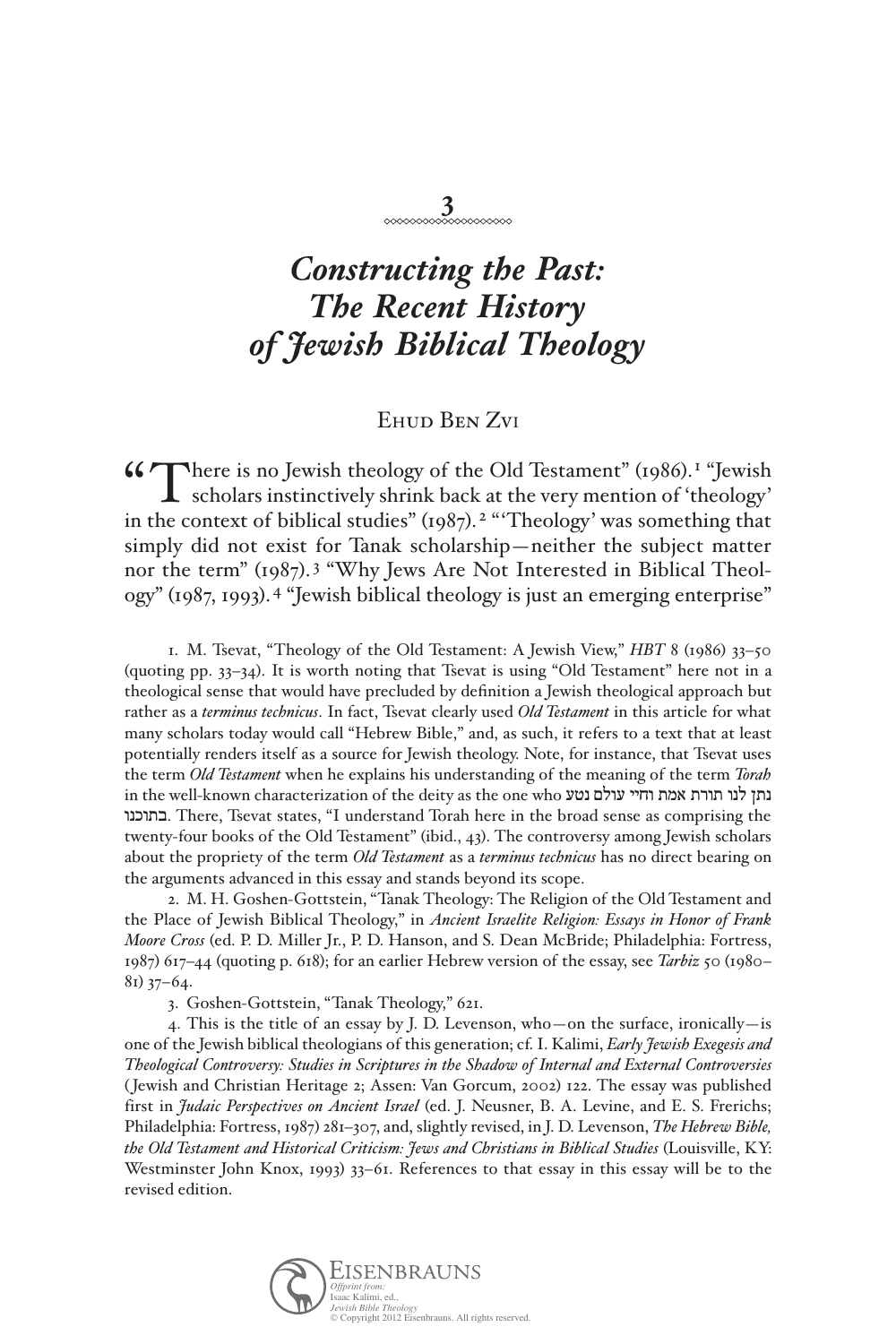(1997). 5 "Why Jews Should Be Interested in Biblical Theology" (1997). 6 "At one time, not too long ago, writing about 'Jewish biblical theology' would have been considered unthinkable" (2000).<sup>7</sup> "Very few Jews have been engaged in the field of biblical theology until relatively recent times" (2000). <sup>8</sup> This collection of titles and introductory statements reflects a particular and highly interesting scholarly consensus, according to which Jews have not been involved in biblical theology. To be sure, there was not a consensus that this state of affairs was praiseworthy. On the contrary, most if not all of the scholars cited above wished for, called for, or were actively involved in changing the mentioned state of affairs. Partially because of their work and that of others with interest in Jewish biblical theology, the consensus began to include a second element: a substantial shift is taking place in the present, and as a result Jewish biblical theology is finally flourishing or beginning to flourish.9 Thus, the consensus includes not only a characterization of the past, at least in the main, as devoid of Jewish biblical theol-

5. M. Z. Brettler, "Biblical History and Jewish Biblical Theology," *JR* 77 (1997) 563–83, esp. p. 563.

6. M. A. Sweeney, "Why Jews Should Be Interested in Biblical Theology," *CCAR Journal* 44 (1997) 67–75.

7. T. Frymer-Kensky, "The Emergence of Jewish Biblical Theologies," in *Jews, Christians, and the Theology of the Hebrew Scriptures* (ed. A. O. Bellis and J. S. Kaminsky; Symposium 8; Atlanta: Society of Biblical Literature, 2000) 109–12 (quoting p. 109).

8. M. A. Sweeney, "The Emerging Field of Jewish Biblical Theology," in *Academic Approaches to Teaching Jewish Studies* (ed. Z. Garber; Landham, MD: University Press of America, 2000) 83–105, esp. p. 83.

9. See Brettler, "Biblical History," 565-66, and his comment that "a revision of Levenson's article in a decade's time might have to be called "Why Jews *Were* Not Interested in Biblical Theology" (p. 565; emphasis original). Note the title of Frymer-Kensky's essay cited in n. 7 above and her reference to "one time, not too long ago" (p. **109**). Cf. the title of an essay by M. A. Sweeney published the same year, namely, "The Emerging Field of Jewish Biblical Theology" (n. 8 above), and the last quotation in the series of statements that opens this chapter. There is substantial evidence for much interest in Jewish biblical theology in recent years, as the very publication of this volume suggests. There are numerous articles published by Jews on matters of biblical theology/ies in recent years. See also I. Kalimi, "Religionsgeschichte Israels oder Theologie des Alten Testaments? Das Jüdische Interesse an der Biblischen Theologie," *Jahrbuch für Biblische Theologie* 10 (1995) 45–68; and recently in idem, *Early Jewish Exegesis and Theological Controversy*, 107–34; Bellis and Kaminsky, eds., *Jews, Christians, and the Theology of the Hebrew Scriptures* (Symposium 8; Atlanta: Society of Biblical Literature, 2000). Incidentally, one may notice also that the Theology of the Hebrew Scriptures section of the Society of Biblical Literature is presently co-chaired by S. Tamar Kamionkowski, who is a major figure in teh Reconstructionist Rabbinical College (Kamionkowski remains in the steering committee of the section; its present co-chairs are Esther J. Hamori and Julia M. O'Brien). Paraphrasing Brettler, one may say that studies to be published in the second half of this decade will probably bear titles such as "The Flourishing of Jewish Biblical Theology" or introductory sentences such as "Numerous studies in Jewish Biblical Theology have been published recently," or "The recent explosion in interest on Jewish Biblical Theology," or the like. (This essay was completed in early 2007. Since then, even more works on Jewish Bibli-

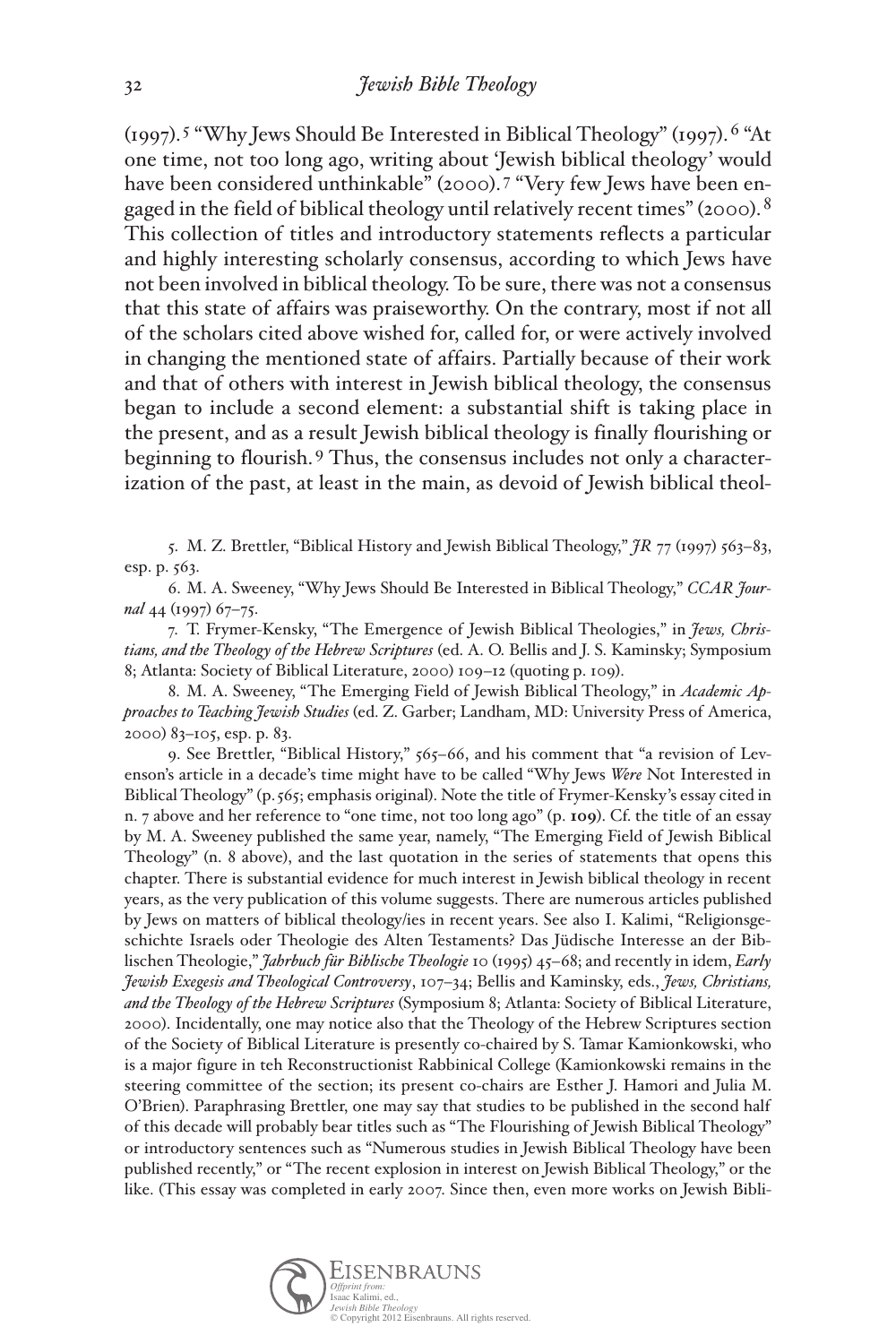ogy but also a sense of an ongoing and substantial shift that is currently developing and has no precedent. An important observation concerning this consensus: all the citations cover a relatively short period of time. It seems that the question whether or not Jews were active in biblical theology had no important hold, if any, within the discourse of Jewish biblical scholars in, for instance, the three previous decades (that is, from the early 50s to the early 80s).

This essay focuses not on Jewish biblical theology / biblical Jewish theology but on the social phenomenon of the creation of the mentioned consensus within a short period of time, on now-common social memories about Jewish biblical theology / biblical Jewish theology.10 The development of any widespread agreement among a circle of scholars is always worth exploring, at least from the perspective of intellectual historians. The fact that the consensus opinion developed quickly within little more than a decade is in itself remarkable. However, this is not the only "odd" feature that draws attention. As all of us are well aware, consensus among "biblicists" is a very rare commodity. Moreover, in this case, it is achieved in a particular subdiscipline, namely, biblical theology. Given that there is a general lack of consensus among most scholars working in this field about its very nature,<sup>11</sup> the mentioned consensus is not only remarkable

10. I have to admit that, contrary to the development I mentioned, I am not interested in biblical theology per se, unless it is understood as a disciplinary area that deals with the ancient world views reflected in and shaped by the books that eventually became included in the Hebrew Bible. These matters are part and parcel of the study of the (intellectual) history of ancient Israel. Being a historian, however, I cannot but have some interest in constructions of the past and social memories beyond those of that period and that society. Thus, the constructions of the past and social memories that shaped and are reflected in the mentioned consensus draw my attention and, hence, have given rise to this essay.

11. To illustrate, there is no general consensus on questions as central as:

- 1. Does "Old Testament" theology involve the critical study of ancient world views reflected in the Hebrew Bible, or does it involve the study of what the text means (or should mean) in the present time for any particular group (which at times is defined in opposition to other ideologically construed groups, for example, "oppressors" vs. "oppressed") or for a group ideologically and rhetorically construed as (representing/embodying) "all humanity"?
- 2. Must/may its practitioners consciously (and emphatically?) bring to bear, in a substantive way, their faith or existential/ideological assumptions or must/may they not?
- 3. Should/may biblical theology consciously involve the type of "engaged scholarship" that sets aims outside those ever contemplated by the biblical text in its original setting or not? (Some would claim that such use is really an abuse of the text; others would counter that this sort of use of the text is required for its "liberating" powers to effect change in society.)



cal Theology have been published. To mention just one, Marvin A. Sweeney, *Reading the Hebrew Bible after the Shoah: Engaging Holocaust Theology* [Minneapolis, MN: Augsburg / Fortress, 2008].)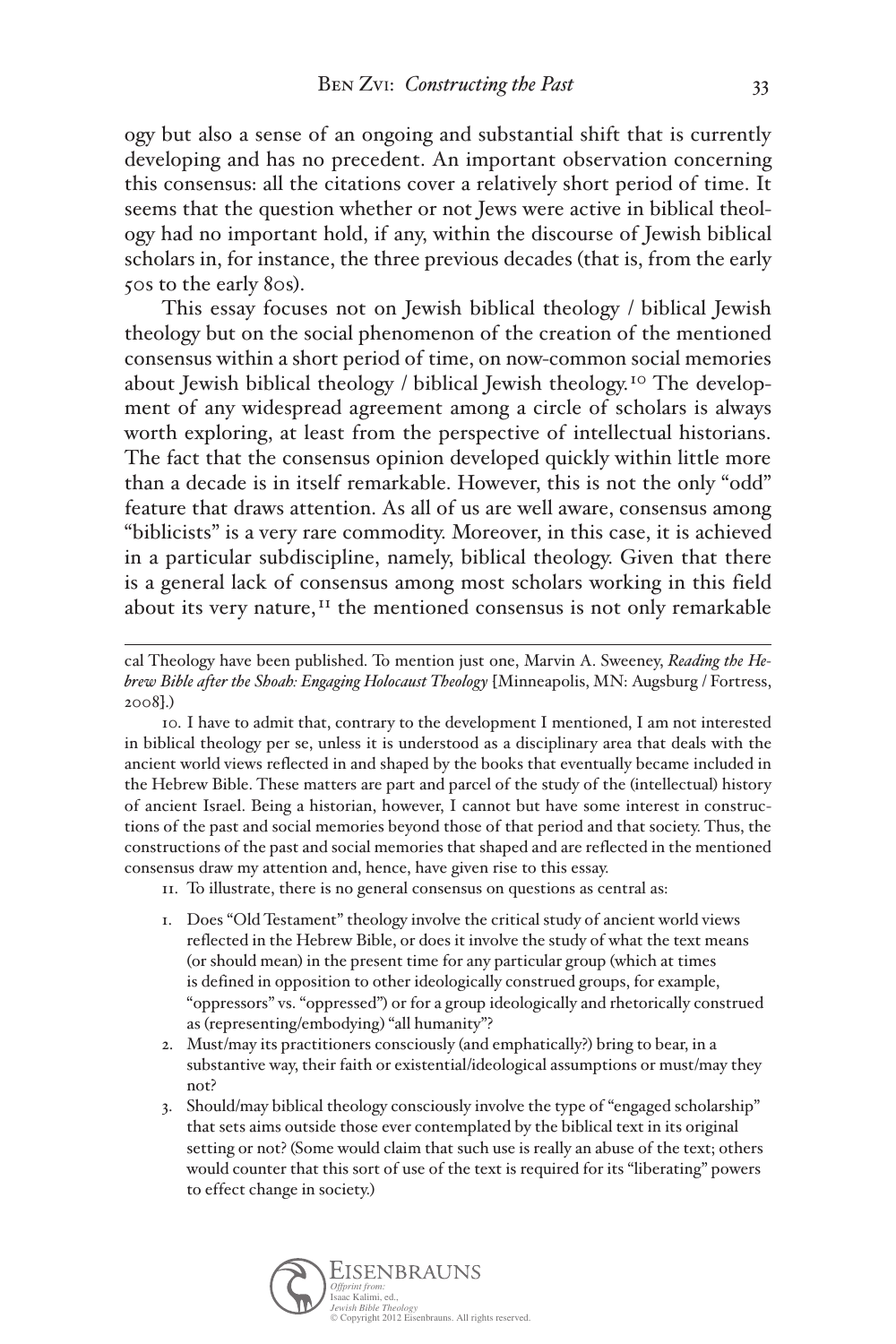but perhaps even somewhat astonishing. Thus, this chapter explores how and why a diverse group of Jewish "biblicists" reached the mentioned widespread agreement, and, in particular, I would focus on the ways in which the construction of the past (and the social memory that it creates) shaped and reflected in this consensus is related to particular social and ideological contingencies.

To begin with, as in almost any other case of a general agreement among a group of academics, this is based on sets of data or information. However, as in any construction of the past or present, data by themselves carry no significance. To be significant, they must be placed in the context of an interpretive framework(s) or (meta)narrative(s).<sup>12</sup> Of course, these explanatory frameworks/(meta)narratives, by necessity, tend to emphasize certain data and deemphasize or "erase" (that is, ignore or downplay) other

- 4. Should/may the term *theology* in "biblical theology" be understood as pointing to concepts about the deity or address matters of general world views or ideologies, which may or may not include references to the deity? And if the former is preferred, which concept/s of "deity" should be operative? Whose concepts of deity should/would be adopted, those of the original readership or those of the biblical theologians and their readers?
- 5. Must Christian Old Testament theologies deal with the text of the Hebrew Bible as if the New Testament does not exist, and Jewish biblical theologies as if the rabbinic tradition of interpretation never existed? Are references to traditional interpretations by the Church Fathers, Luther, or Calvin, on the one hand, and to traditional Jewish commentators (e.g., Saadia Gaon, Rashi, ibn Ezra, Radak, Ramban) not kosher for these endeavors?
- 6. Should/may one speak of (Christian/Jewish/ancient Israelite) biblical theology or of biblical theologies?

These examples can be easily multiplied. One may mention, in addition, there exists, at least on the theoretical level, the question which text should be used for developing a biblical theology. To be sure, there is a clear tendency to use the MT as the base text, even if one may understand why some Christian scholars would consider using the LXX. I am not aware, however, of recent attempts by Catholic scholars to use the Vulgate as their base text or of Jewish scholars to use the Targum for similar purposes, despite the obvious historical importance that these versions had as the conveyors of the meaning of the Bible and, accordingly, as the operative text of the Bible for many ancient audiences (note, further, b. Ber. 8a, and later relevant *halacha*). But what about texts reconstructed by text critics, source critics, or redactional critics? Should/may they serve as the base text for Christian/Jewish biblical theologies? Needless to say, particular scholars may have advanced normative responses to many or most of these questions, but as any overview of the field would show, these responses have not been greeted with uniform acceptance.

12. Similar processes are at work in the writing of history, both contemporary and ancient. See, for instance, L. Hölscher, "The New Annalistic: A Sketch of a Theory of History," *History and Theory* 36 (1997) 317–35; R. Martin, "Progress in Historical Studies"; and my "Malleability and Its Limits: Sennacherib's Campaign Against Judah as a Case Study," in *"Bird in a Cage": The Invasion of Sennacherib in 701 bce* (ed. L. L. Grabbe; JSOTSup 363; European Seminar in Historical Methodology 4; Sheffield: Sheffield Academic Press and Continuum, 2003) 73–105.

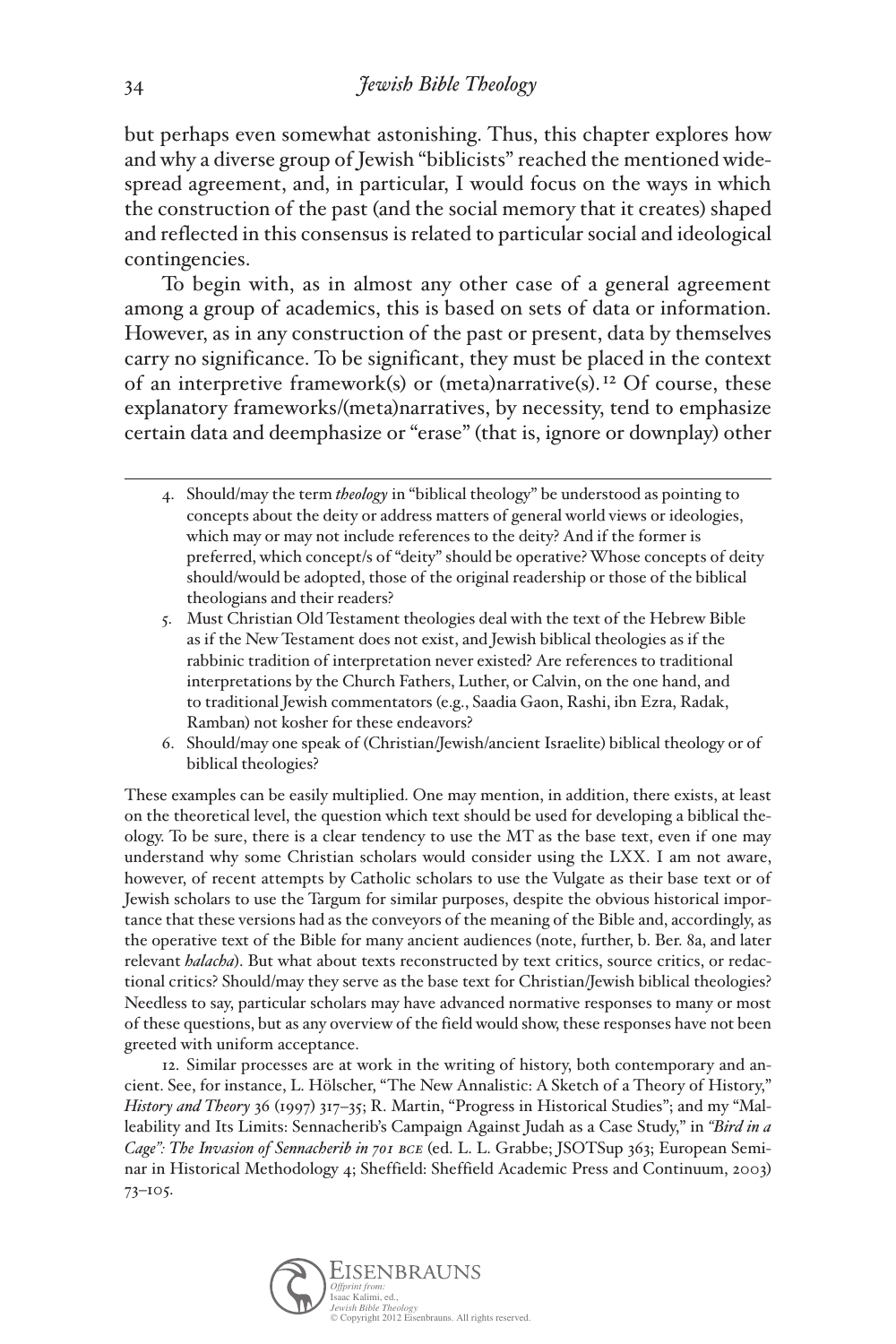data.13 The consensus discussed here is based on data on which scholars agree. These data are certainly not devoid of (historical/external) referentiality. For instance, at the very outset of his essay "Why Jews Are Not Interested in Biblical Theology," Levenson refers to his failure to find a Jewish equivalent of "Walter Eichrodt's *Theology of the Old Testament* or Gerhard von Rad's *Old Testament Theology*."14 He was undoubtedly correct that there is no Jewish equivalent to these volumes. Not surprisingly, references to this observation of Levenson appear in later works.<sup>15</sup> In fact, though there is no need to stop at these two classic works of the genre, one might argue that there is no real Jewish equivalent to any of the full-length volumes entitled *Old Testament Theology* that are known among academic "biblicists."<sup>16</sup>

This observation, however, raises a number of substantial issues. To begin with, Levenson tells us that he realized the relevant gap in biblical research conducted by Jews after a Christian colleague asked his help in

13.That the latter process has taken place here is not only expected but in fact quite conspicuous, because statements such as that Jews are/were not, until recently, interested in biblical theology or theology in general, as is often the case, raise some difficulties not only concerning the far-away past (for example, medieval times) but also the chronologically closer past (for example, the large corpus of works that deal with matters of biblical theology written by liberal Jews or from liberal Judaic approaches in the second half of the 19th century and the first decades of the 20th). See Kalimi, *Early Jewish Exegesis and Theological Controversy*, 107–34, esp. pp. 118–23. Moreover, depending on one's definition of "biblical theology," one may consider also the relevance of matters such as the centrality of the Bible in Israeli secular religion till recently and still for many (see, for instance, A. Shapira, "The Bible and Israeli Identity," *AJSRev* 28 [2004] 11–42 and bibliography) and its impact in national education in Israel, or theological reflections on the Bible from orthodox Jewish groups such as those involved in the series מקרא דעת) Mosad Harav Kook) and Artscroll. On these matters, see pp. 41– 50 below. It is worth stressing that both Goshen-Gottstein and Levenson (in the articles mentioned above) are well aware of the difficulties that claims such as these raise and attempt to address at least some of them, through arguments that either minimize their value or reject their relevance to the matter under discussion, by means of particular definitions of biblical theology; cf. Frymer-Kensky, "Emergence of Jewish Biblical Theologies," 109. Possible reasons for these processes are discussed toward the end of this chapter.

14. Levenson, *Hebrew Bible*, 33. He is referring, of course, to W. Eichrodt, *Theology of the Old Testament* (2 vols.; Philadephia: Westminster, 1967; originally published in German: *Theologie des Alten Testaments* [3 vols.; Leipzig: Hinrichs, 1933–39]); and G. von Rad, *Old Testament Theology* (2 vols.; London: SCM, 1975; originally published in German: *Theologie des Alten Testaments* [Munich: Walter Kaiser, 1957, 1960]).

15. Brettler, "Biblical History and Jewish Biblical Theology," 564.

16. E.g., W. Brueggemann, *Theology of the Old Testament: Testimony, Dispute, Advocacy* (Minneapolis: Fortress, 1997); R. E. Clements, *Old Testament Theology: A Fresh Approach* (London: Marshall, Morgan & Scott, 1978); J. L. McKenzie, *A Theology of the Old Testament* (Garden City, NY: Doubleday, 1976); H. D. Preuss, *Old Testament Theology* (Louisville, KY: Westminster John Knox, 1995); C. Westerman, *Elements of Old Testament Theology* (Atlanta: John Knox, 1982; first German edition: *Theologie des Alten Testaments in Grundzügen* [Göttingen: Vandenhoeck & Ruprecht, 1978]); W. Zimmerli, *Old Testament Theology in Outline* (Atlanta: John Knox, 1978; first German edition: *Grundriß der alttestamentlichen Theologie* [Stuttgart: Kohlhammer] 1972). A possible exception concerns D. Neumark, *Philosophy of the Bible* (Cincinnati: Ark, 1918).

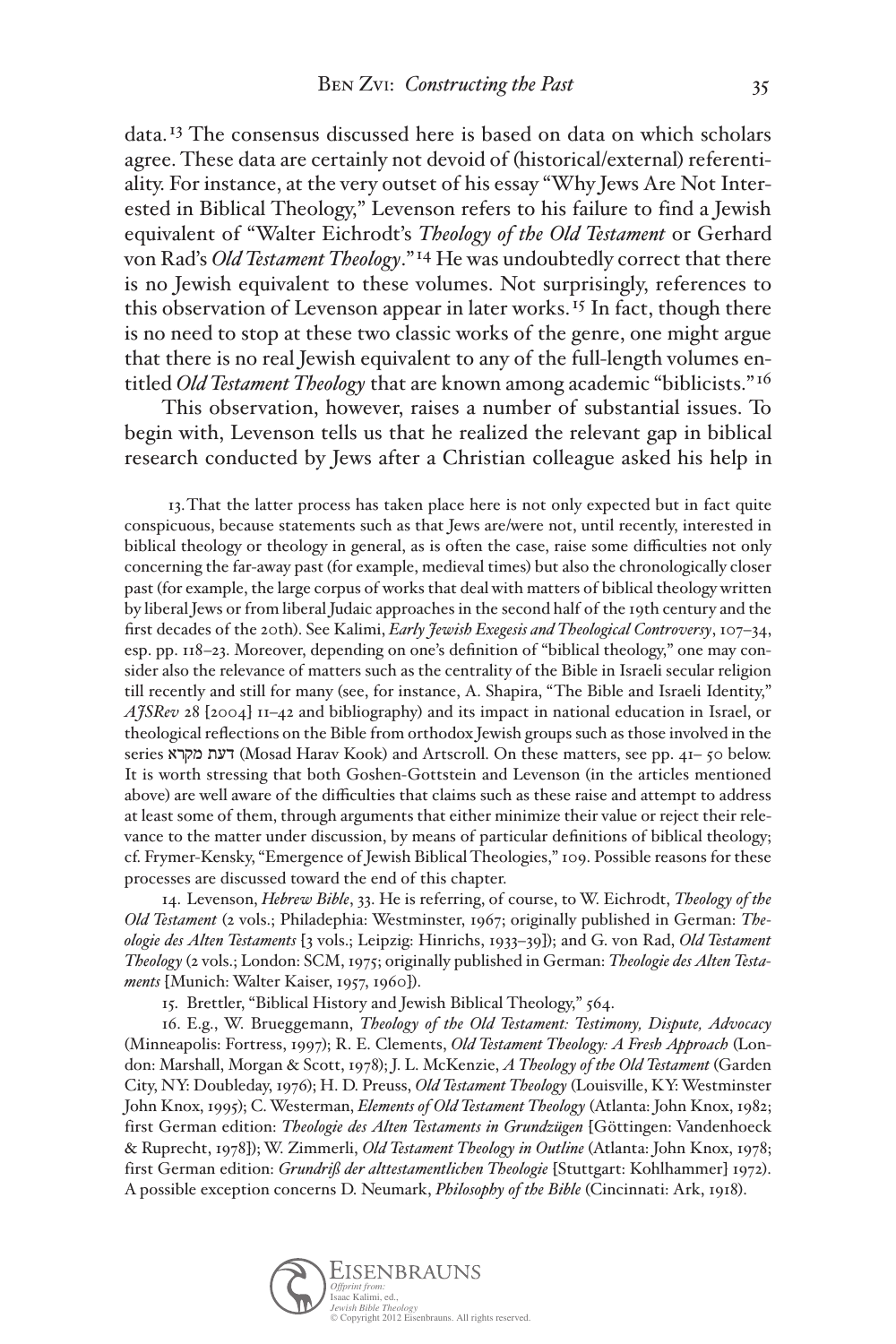creating a more evenhanded bibliography for an elementary "introduction to the Old Testament theology" course for both divinity school and liberal arts students. This colleague, in turn, was drawn to the necessity of balancing the bibliography at the request of a Jew in that course.<sup>17</sup> In other words, the question's origin and the impetus to address it were deeply involved in Jewish-Christian interaction both at the level of introductory liberal arts and divinity school students and at the level of scholars. Levenson's awareness of the lack of Jewish research in the area was not a necessary corollary of Levenson's previous research, which is a contribution to biblical theology,  $18$  nor was it in his mind when he was first asked to suggest a volume to add to his colleague's bibliography. Significantly, when asked to suggest a volume, Levenson framed the question in terms of a book written by a Jew that could be equivalent to Eichrodt's or von Rad's volume. In other words, he framed the question in terms of not only Christian theologies of the Old Testament but of very particular theologies and of a particular scholarly genre, namely, the full-length, comprehensive "theology of the Old Testament."19 Significantly, as he recognizes the lack of Jewish biblical theologies of this type, he begins to ask himself why this is the case. His explanation involves a number of different matters. For the present, it is worth stressing that, on the one hand, it clearly expresses anger about the unfair way in which Judaism was construed in some Christian biblical theologies, 20 but on the other it is clearly influenced by central elements of inner discourse among Christian biblical theologians. 21 This example, which significantly relates to one of the prominent practitioners of Jewish biblical theology today, suggests that the entire question whether or not Jewish biblical theology exists or existed is a result of interaction between Christian scholars (and institutions) involved with Old Testament theology and Jewish biblical scholars. The negative response he gave to that question was contingent on the way in which the subject was framed, that is, in terms of a particular set of Christian biblical theologies assumed to be

17. Levenson, *Hebrew Bible*, 33. See also the additional anecdote he shares in pp. 33–34.

18. Levenson's contributions to biblical theology include: *The Book of Job in Its Time and in the Twentieth Century* (Cambridge: Harvard University Press, 1972); *Theology of the Program of Restoration of Ezekiel 40–48* (Harvard Semitic Monographs 10; Missoula, MT: Scholars Press, 1976); *Sinai and Zion: An Entry into the Jewish Bible* (Minneapolis: Winston, 1985); *Creation and the Persistence of Evil: The Jewish Drama of Divine Omnipotence* (2nd ed.; Princeton: Princeton University Press, 1994).

19. For a sharp critique of Levenson's views, see Kalimi, *Early Jewish Exegesis and Theological Controversy*, 118–26.

20. Levenson generalizes as he moves from particular Christian biblical theologies in the past to references to Christian biblical theology.

21. A point stressed in J. Barr, *The Concept of Biblical Theology: An Old Testament Perspective* (Minneapolis: Fortress, 1999) 291–302.

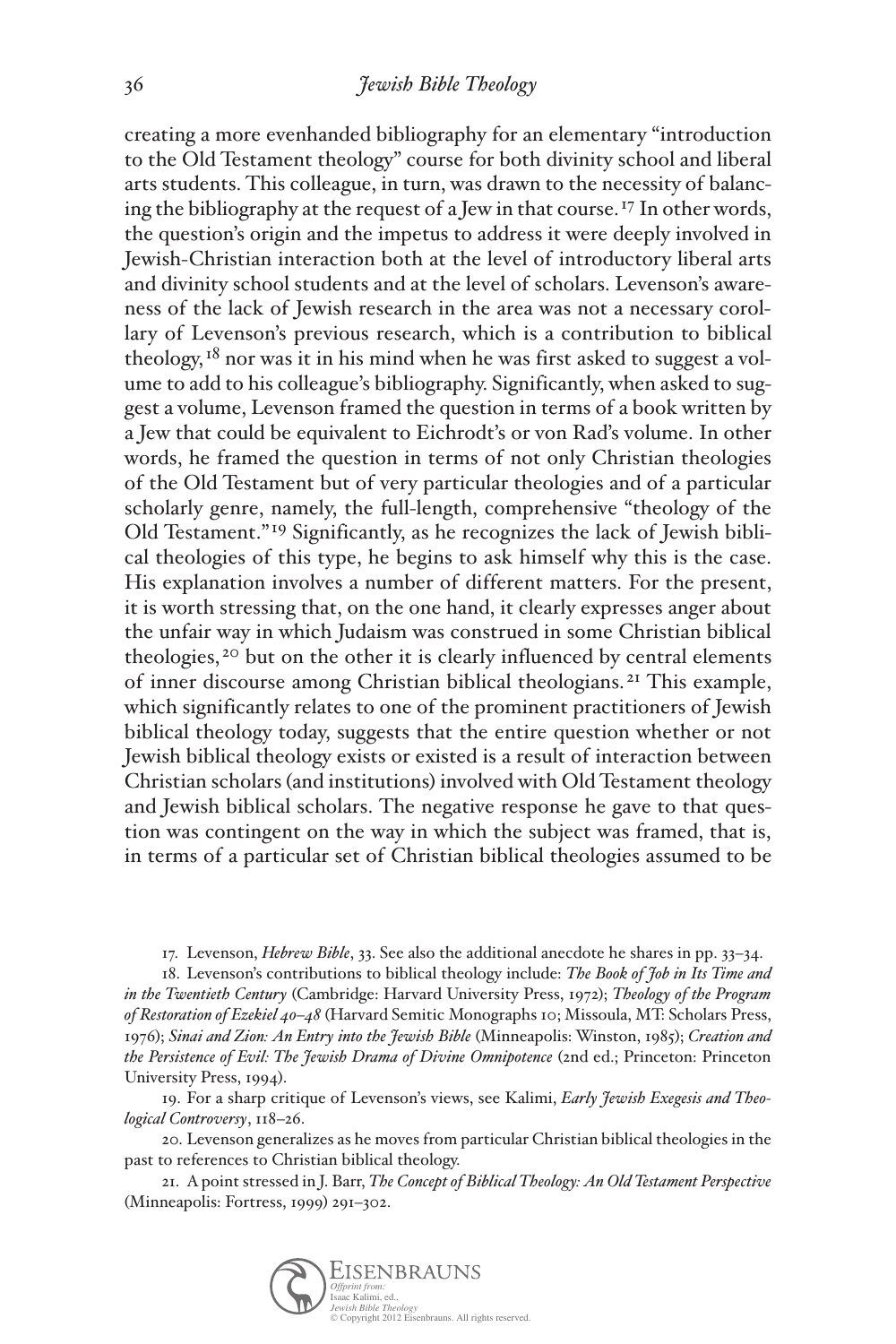representative of "Christian biblical theology" and of the scholarly literary genres in which this sort of scholarship may be communicated. <sup>22</sup>

Among other scholars whose statements are cited at the beginning of this essay, one finds Tsevat, whose article originated in a lecture given in a conference held under the auspices of the theological department in Bern. Its very setting was Christian-initiated involvement with Jewish perspectives on biblical theology. <sup>23</sup>

One may note that Sweeney opens his essay "Why Jews Should Be Interested in Biblical Theology" with an explicit reference to "the appointment of Jewish Bible scholars to full-time, tenured, or tenurable faculty positions in Christian theological schools," to the "marked change in Christian higher education" that these appointments indicate, and then asserts:

The turn to Jews as a source for instruction reflects a fundamental shift in Christian attitudes towards Jews and indeed toward the theological interpretation of their own scriptures. This obviously indicates that Jews are now in a position to play a major role in the definition of Christian biblical theology. But it also has implications for Jews who are engaged in such teaching and research, and indeed for the Jewish community at large. In essence, it demonstrates the need for Jews to be concerned with biblical theology, both in terms of defining their relationship to Christianity and in terms of defining their theological identity for themselves (p. 67).

Notwithstanding all the differences between Sweeney and Levenson on matters of Jewish biblical theology, here too and most explicitly, the need

22. Obviously, references to the lack of Jewish works comparable to the full-length, comprehensive volumes on "Old Testament theology" such as those of von Rad or Eichrodt raise matters of genre. It is worth stressing that the majority of the Christian scholars involved in Old Testament theology did not produce such comprehensive volumes, nor are these volumes necessarily the most common way to advance and disseminate knowledge in this academic area. In fact, leaving aside projects titled "outline" or "elements," one may argue that the first major work that qualifies as comparable to Eichrodt's and von Rad's volumes within the German-speaking world appeared only a generation later, namely, Horst Dietrich Preuss, *Theologie des Alten Testaments* (2 vols.; Stuttgart: Kohlhammer, 1991–92). Even within the English speaking world, the number of "biblical theologies" published from the 70s until the late 80s is not formidable, despite the large number of "biblicists" with academic education and Christian theological background. The very small number of Hebrew Bible Jewish scholars in the past, the places in which most of them worked—certainly not departments of theology or religion or seminaries—the emphasis on Jewish education—including communal/religious education—that was common in the past, and their own education (mainly in philological or rabbinic matters) did not make them the best candidates to produce books in this particular scholarly genre. On these matters see already Kalimi, *Early Jewish Exegesis and Theological Controversy*, 123–24; and see also below.

23. The English version of Tsevat's paper was presented orally in a meeting of the Society of Biblical Literature and was followed by a response by Bernhard W. Anderson. The mentioned interaction is reflected in the published version of the paper in *HBT* ("Theology of the Old Testament"), in which Anderson's comments follow those of Tsevat.

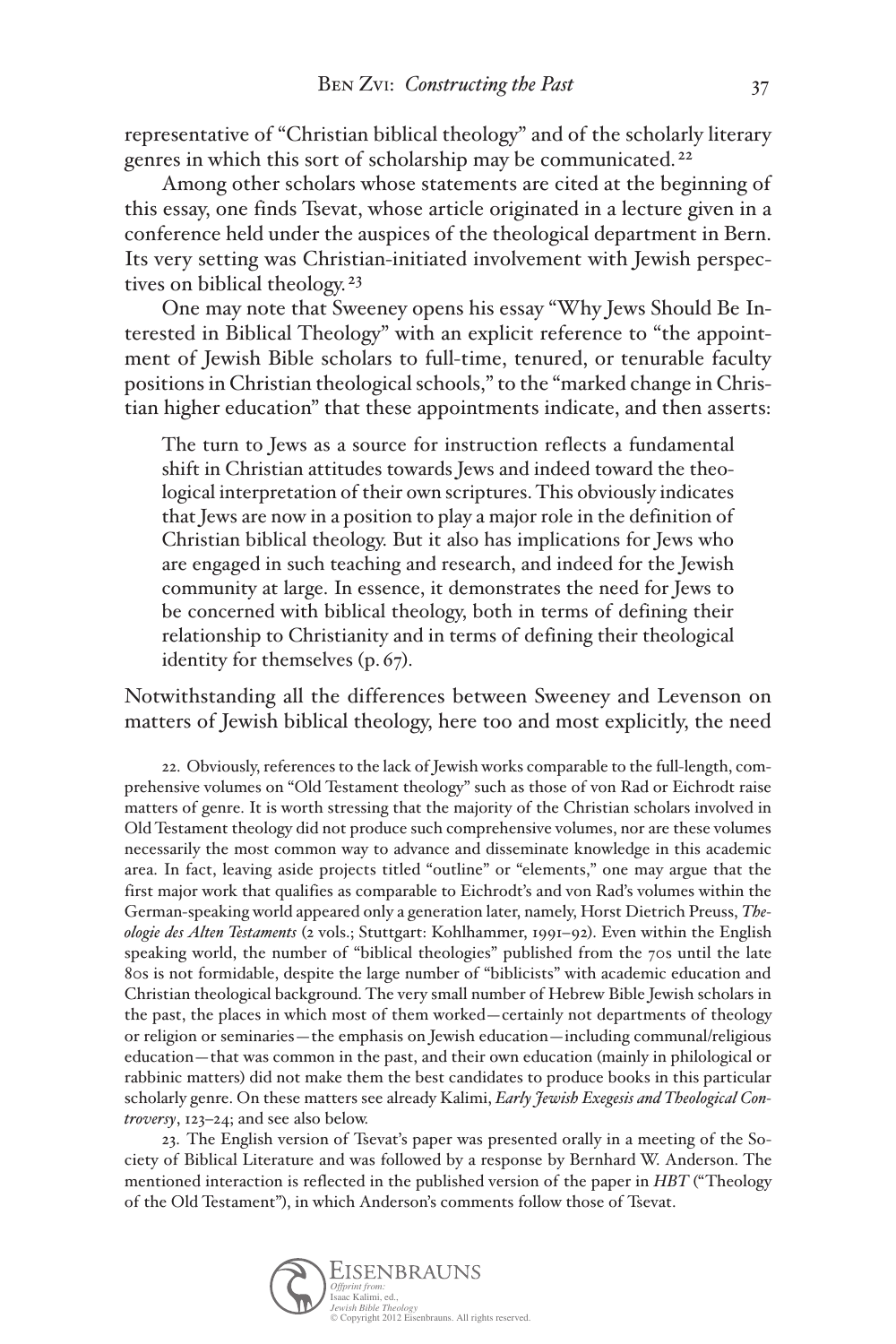for awareness among Jews in the academic world of the need for Jewish theology/ies is directly related to the interaction between Christian and Jewish scholars, their students, and their traditions. Here, the impetus for working in this field is not only new and unparalleled but also directly associated with a marked shift in Christian theologies and institutional policies in North America. Significantly, according to Sweeney, this shift, among others, now allows Jewish concerns to influence the field of Christian biblical theology, and this sort of opportunity (and responsibility) is to be taken.<sup>24</sup>

Brettler<sup>25</sup> raises another issue. He is interested in the question of how the lack of historicity in biblical texts may affect biblical theology. He discusses possible approaches for Jewish biblical theologians 26 but raises the question of whether "there needs to be fundamental differences between Jewish and non-Jewish biblical theology." His examples suggest that this is not necessary the case, for he finds that, when confronting the matter that is the theme of his essay, namely, the lack of historicity and the "gain in meaning," as well as in a few other issues, there are no uniquely Jewish positions. <sup>27</sup>

24. "Jewish biblical theology provides a means to assert that Judaism is not simply a prelude to the advent of Christianity that will ultimately be absorbed as Jews come to recognize Jesus as God's messiah, but that Judaism constitutes a distinctive, continuing, and legitimate theological reality that must be accepted and engaged as such in Christian theology;" Sweeney, "Emerging Field," 85–86. One may compare in some ways the basic gist of Sweeney's position—including his references to instances of Christian misunderstandings and misappropriations of Judaism or Jewish texts—with that of Reform Jews in late 19th-century Germany who, against a background of theological hostility—unlike what exists today—tried to convince Jews and non-Jews alike that Judaism is not a wooden or dead leftover to be eventually removed by history but a legitimate theological reality, which reflected (in their opinion), even better than Christianity, the prophetic spirit of Scripture and the ethical monotheism that they considered to be at its core. Moreover, some of them attempted to influence Christian (biblical) theology not only through their readings of the Tanak but also by constructing a very Jewish Jesus. Their efforts to remove common Christian misunderstandings and misappropriations of Judaism(s) in their time were, however, not successful, at least for the most part. This is easily explainable given the discursive and theological context within which they lived. Their efforts to create new forms of Jewish self-identity, nevertheless, were successful, even if not to the extent they expected, and led to the development of Reform Judaism. On Geiger's Jesus and its role in his defense of Judaism against common mischaracterization in his day, see S. Heschel, *Abraham Geiger and the Jewish Jesus* (Chicago: University of Chicago Press, 1998).

25. See Brettler, "Biblical History and Jewish Biblical Theology."

26. This includes using traditional/rabbinic approaches in untraditional/unrabbinic ways, which raises the issue of the relationship between traditional Jewish and contemporary critical approaches to the Hebrew Bible. Compare and contrast this with Tsevat's "judaizing" or "positive" theological approach, which is one of the two he advances in "Theology of the Old Testament."

27. Incidentally, I think that at times his construction of "the other" is based on a misunderstanding of the positions of some of the people referred to in the article. For instance,

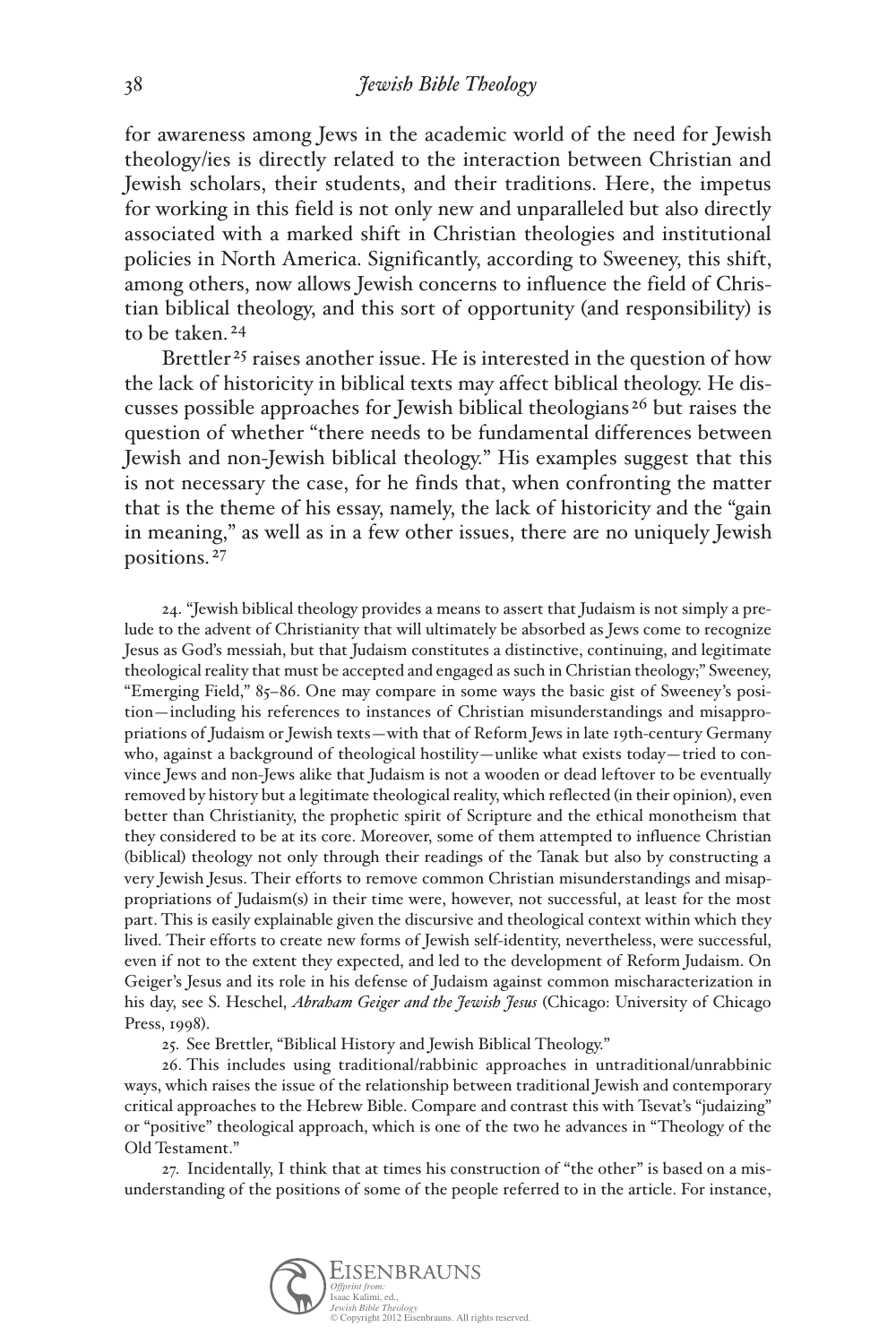To be sure, any survey of the field of (biblical) theology would suggest that there are large areas in which no (substantially) unique Jewish positions exist. For instance, biblical scholars/theologians who approach the biblical text from a perspective informed not only by their Jewish or Christian commitments but also by their ideological or existential commitment to gender issues or a particular set of gender issues may find much common ground. In these cases, far more often than not, the main dividing line is not between Jewish and non-Jewish biblical scholars/theologians but among biblical scholars/theologians with different world views.<sup>28</sup> Similar considerations hold for scholars/theologians with ideological or existential commitments to social, political, or environmental positions. In all these cases, there is not only a strong sense of interaction between Christian and Jewish scholars but also a sense of commonality within the field of biblical theology.

The preceding observations suggest that the recent developments in the field of Jewish biblical theology that include an awareness of a perceived lack in that area among Jews in academic biblical studies cannot be explained only by internal developments within Judaism or Jewish scholarship. 29 Sociological, institutional, and ideological shifts developed quickly within the last decades, even if they reflected a long process of change in Christian views about Judaism. These shifts have led to the spread of new forms of scholarly interaction between Christian and Jewish "biblicists." This interaction has posed some challenges and opportunities for Jewish scholars interested in theological matters. These challenges and opportunities have contributed to the development of interest and of different approaches to the question of Jewish biblical theology/ies among many Jewish biblical scholars. 30 Some of them adopted approaches that either have led, or are conducive to the development of areas within the field that are not exclusively Jewish or Christian but shared. In other cases, recent efforts have led to the development of a hyper-area of biblical theological

28. E.g., those at times labeled "progressive," "socially conservative," or the like.

<sup>30.</sup> One must keep in mind that there are also many Jewish scholars of the Hebrew Bible who do not have much or any interest in theology, just like their many non-Jewish (mainly Christian and secular-humanistic) counterparts.



see his reference to Davies and Thompson as writers who work within the mode of "a time for tearing down, and a time for tearing down." In fact, both are good examples of "historicity lost is compensated for by meaning gained—a time for tearing down and a time for building up." See Brettler, "Biblical History," 582. If this is taken into account, his argument would reinforce the already-existing tendency to show that there are no uniquely Jewish positions in these matters.

<sup>29.</sup> Of course, the substantial increase of tenured and tenurable positions held by Jews in Hebrew Bible/Old Testament played a role in the development (see Kalimi, *Early Jewish Exegesis and Theological Controversy*, 134), but it is more a consequence of the general change than its originator.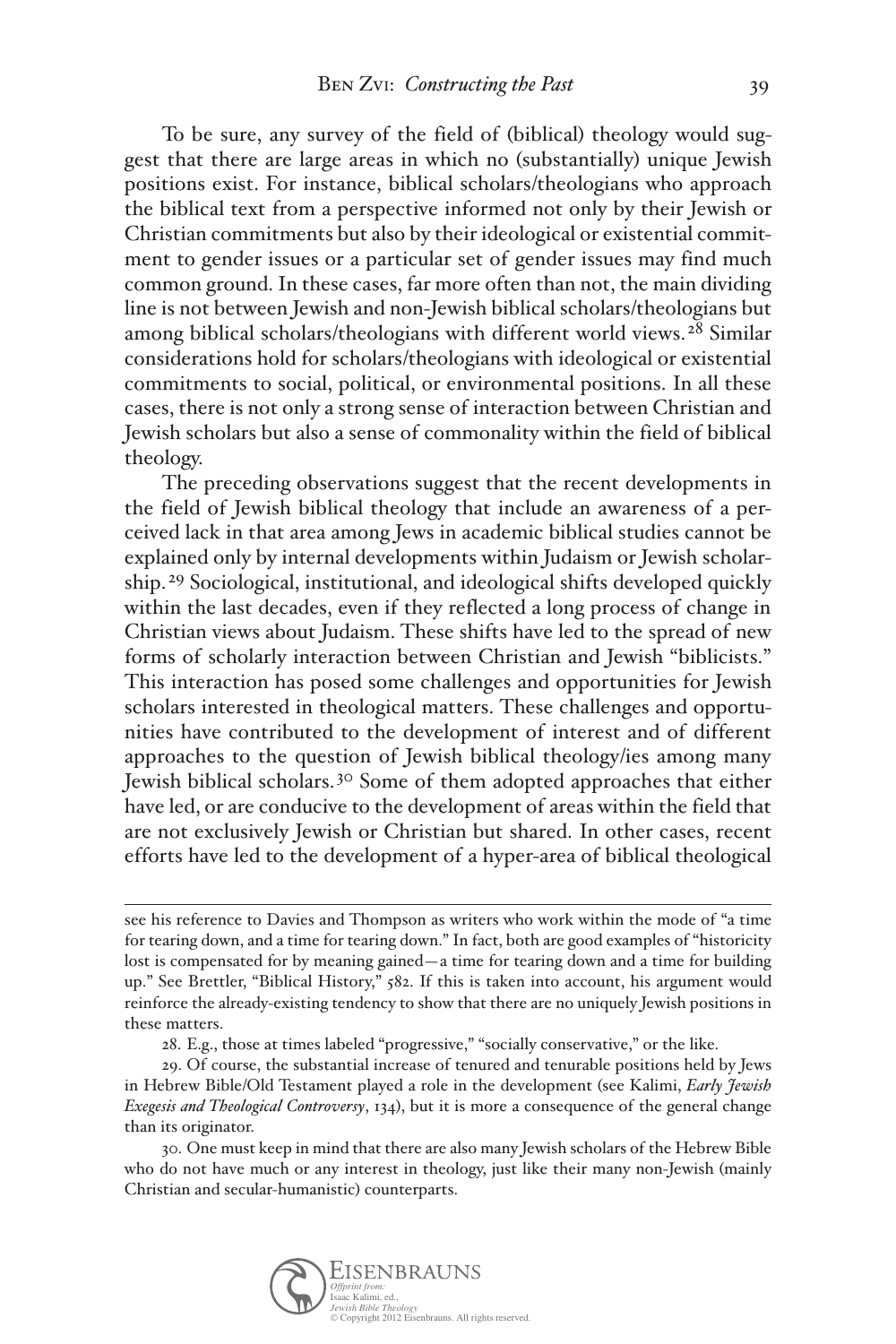discourse in which Christian and Jewish biblical theologies enter into dialogue and shed light on each other. In general, Jews who were involved in these developments—most likely in a way unbeknownst to them—responded as one may expect from a minority group that interacts with challenges posed by new approaches, ideas, and interpretive frameworks held by a majority group: they appropriated some of these approaches, ideas, and frameworks and adapted them to their own ideological discourses. <sup>31</sup> They used these hybrid forms not only to interact with the majority and their discourses but also to express their own constructions of self-identity and boundaries, within the inner group and vis à vis others. <sup>32</sup>

The mentioned developments in biblical theology had additional, important implications, as noted by Sweeney. Because of their status among religious communities, biblical texts as interpreted by these communities have traditionally served to assign legitimacy to particular world views (social influence and power to those who uphold them) and, in today's world of multiple communities for whom the Bible may "state" many different things, to negotiate legitimacy, social influence, and power among contending, contemporary world views and their adherents. The development of the "hybrid" cultural forms mentioned above, along with their constructions of self-identity and boundaries by necessity play a role in this process of negotiation.

Needless to say, there is absolutely nothing sinister about this set of processes involving "hybrid" forms. Quite the opposite: it represents a set of social and cultural processes (that is, hybridity) that very often led to enrichment of Jewish life and thought 33 and that enriched the lives of Jews

31. One of the most obvious and poignant cases concerns the subject study in this field, namely, a "Hebrew Bible/Tanak," that is, a comprehensive, well-structured text that begins with Genesis and ends with Chronicles. According to many practitioners of Jewish biblical theology, this comprehensive text is supposed to be approached, at least to a very large extent, as a work by itself, without much or any (?) interference of later, rabbinic sources or late Second Temple texts for that matter. But significantly, the work is in itself a product of the early rabbinic or at the very earliest the late Second Temple period and, if one takes into account the order of the Writings, even later. In other words, the proposed conceptualization of a meaningfully and Jewish-structured "Hebrew Bible" to be studied as a text by itself does not reflect historical concerns or traditional Jewish/rabbinic theological concerns. It is a rather a contemporary Jewish response and counter-balance to the concept of the Protestant Old Testament. As such, it is an excellent case of hybridity at work. For works on the Judaic character of the story from Genesis to Chronicles, see M. A. Sweeney, "Tanak *versus* Old Testament: Concerning the Foundation for a Jewish Theology of the Bible," in *Problems in Biblical Theology: Essays in Honor of Rolf Knierim* (ed. H. T. C. Sun et al.; Grand Rapids: Eerdmans, 1997) 353–72; idem, "Emerging Field."

32. See ibid., 85–86.

33. One may note, among many other examples, the influence of Arabic philosophy in Medieval Jewish thought and of Hellenistic cultural patterns in the development of rabbinic thought. Turning to biblical matters, the many results of interactions such as these include

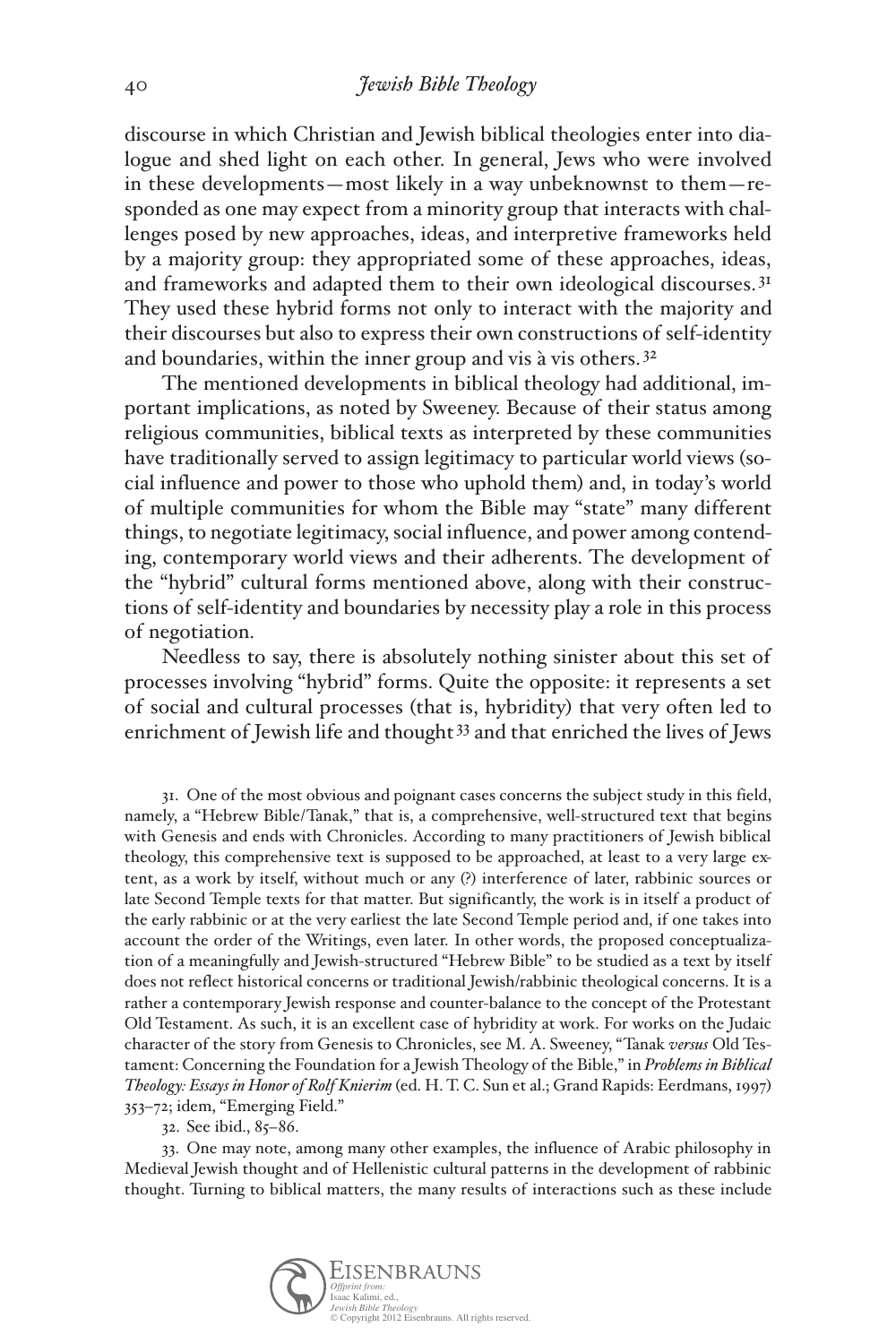and members of the majority group through cross-fertilization and shared work.

The novelty of the situation facing many Jewish biblical scholars and its contingent character—including the association of present Jewish biblical theology with the mentioned interactions with contemporary Christian biblical scholars—has contributed much to the shaping of the mentioned consensus among many of them. Certainly, the element of newness, perceived at both the ideological and existential/personal level, played a role in the formation of a sharp sense of dramatic change and discontinuity, namely, before there was neither "Jewish biblical theology" (or, as often stated, not even Jewish "theology") nor even an awareness that there was such a thing, but now the situation is vastly different as Jewish biblical theology / biblical Jewish theology flourishes. Moreover, because the circumstances that initiated and nourished this process did not obtain before, the (new) Jewish biblical theology / biblical Jewish theology that has been developing now could not have existed in earlier times. This (often-implied) way of thinking contributed much to the construction of the mentioned social memory that emphasizes discontinuity that shapes and is reflected in the consensus.

Although the considerations advanced above contributed much to the construction of a social memory in which there was no Jewish biblical theology before the present, 34 other important factors were also at play. As it will be shown below, the social memory reflected in the consensus deemphasizes or "erases" (that is, ignores or downplays) a relatively large corpus of data. This process can take place only if the community that bears this consensus is able to consider the relevant data "erasable." Why would this be the case? And which of the data were turned invisible, as it were?

Surely, there were and are Jewish theologies. Certainly, Jewish theologians and their systems of thought (that is, theologies) existed in medieval times. 35 Perhaps more important in terms of direct relevance to the consensus, it is a well-established historical fact that engagement with matters of Jewish theology/ies flourished during the first half of the 20th

<sup>35.</sup> Thus, for example, Saadia, Maimonides, and Yehuda Halevi; see in detail Kalimi, *Early Jewish Exegesis and Theological Controversy*, 119–21.



matters as diverse as the development of the vocalized Masoretic Text and the transformation of a national deity into a universal one who is the king of the kings. It may be noted that, from an overtly Jewish theological perspective, M. M. Kaplan wrote, "[n]o policy could be more detrimental to Jewish survival than one which would reject a true idea, a beautiful form or a just law on the ground that it did not originate among Jews" (M. M. Kaplan, *The Meaning of God in Modern Jewish Religion* [New York: Reconstructionist Press, 1962; first published, 1937] 351).

<sup>34.</sup> Or not even now, according to a few. The matter is one of definition rather than of presence or absence of relevant works.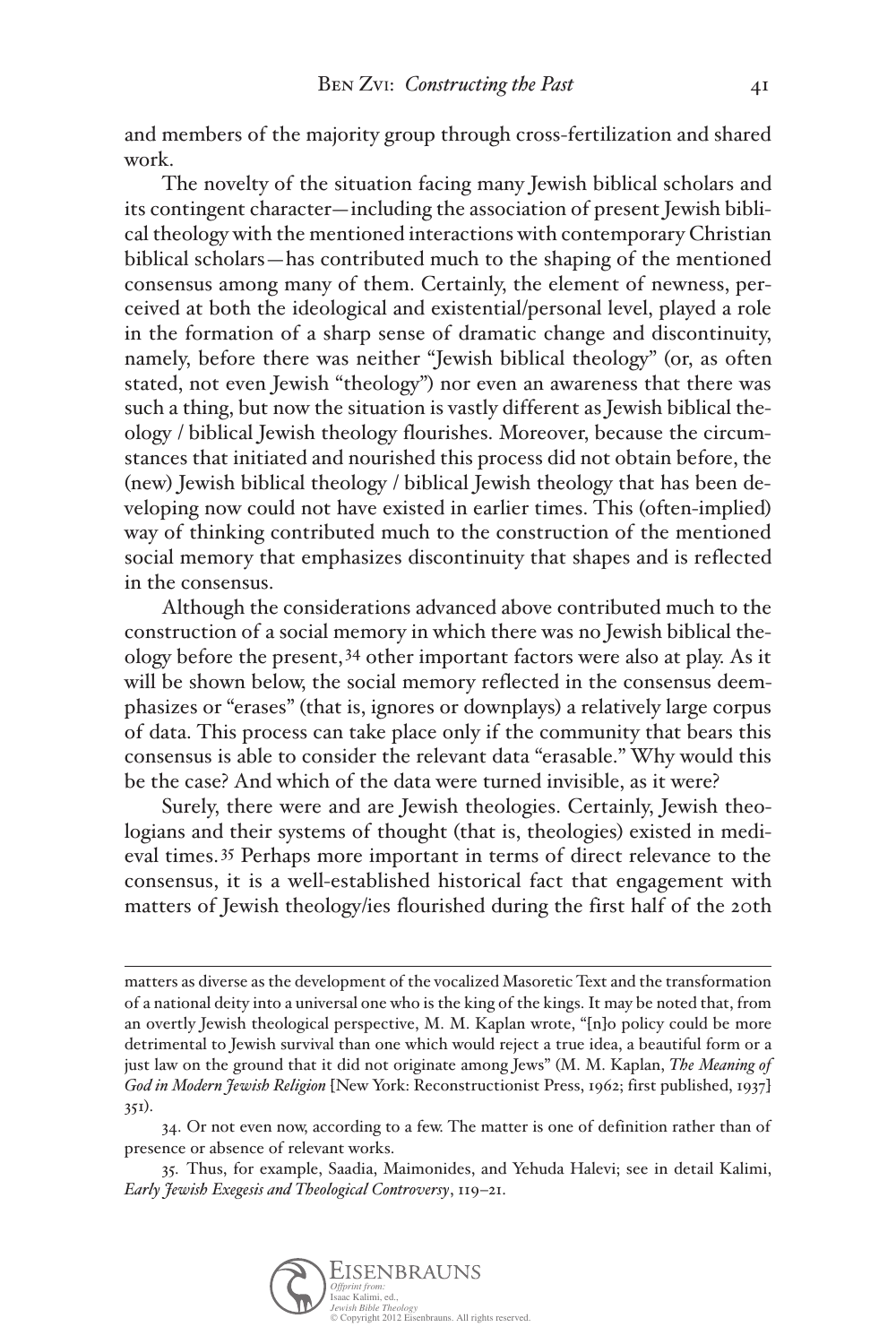century. 36 Further, it cannot be maintained that Jews in America—most of the bearers of the mentioned consensus are Americans—refused to use the term *theology*, 37 despite the recent widespread agreement about the absence of its use among Jews. When Frymer-Kensky writes that "it was a truism that Jews don't do theology" and "theology was narrowly understood as the study of God, and writing about God was not considered a Jewish activity," 38 she correctly identifies a "fact" agreed on by many Jews today, but, as she knows and insinuates, this is a "fact" that defies a massive number of data. 39 As such, this counter-historical "agreed fact" represents a primary example of a social memory in which some data are marginalized or erased. In many ways, the case of the consensus about the lack of Jewish theology provides a good parallel for the consensus about the lack of Jewish biblical theology / biblical Jewish theology.

There is no dispute that there exists a very long history of texts that address theological issues raised by texts in the Hebrew Bible. 40 The process of developing texts such as these began already within the corpus of texts that eventually became the Hebrew Bible (for example, Chronicles<sup>41</sup> Jonah, which provides keys for interpreting prophetic literature), and, at times, it takes place within the same book (for example, Isaiah). This pro-

36. Names such as Hermann Cohen, Martin Buber, Franz Rosenzweig, Emil G. Hirsch, Kaufmann Kohler, Mordecai M. Kaplan, and Abraham J. Heschel immediately come to mind.

37. Note the name "Jewish Theological Seminary." See, for instance, Kaufmann Kohler, *Jewish Theology Systematically and Historically Considered* (New York: Ktav, 1968; first published in 1918); and multiple references to "Jewish theology," in the *Jewish Encyclopaedia* (1901–6). See also S. Schechter, *Aspects of Rabbinic Theology* (New York: Schocken, 1961; first published as *Some Aspects of Rabbinic Theology*, [New York: Macmillan, 1909]). From later periods, note the title in J. Neusner's *Understanding Jewish Theology: From Talmudic to Modern Times* (New York: Ktav, 1973) or Jacob B. Agus's *Jewish Quest: Essays on Basic Concepts of Jewish Theology* (New York: Ktav, 1983). One may note that M. M. Kaplan, despite his attacks on those who equated Judaism with theology (or religion), never had problems using the term *theology* or its derivates. Of course, the term was used also outside America, for instance by Louis Jacobs, *A Jewish Theology* (London: Darton, Longman, & Todd, 1973).

38. Frymer-Kenskyi, "Emergence," 109.

39. It is also not true that Jews did not write about concepts of the deity. See, for instance, the explicit title of M. M. Kaplan's book *The Meaning of God in Modern Jewish Religion* and his characterization of God; Heschel's well-known discussions of the character and pathos of God; and Harold M. Schulweis, *Evil and the Morality of God* (Cincinnati: Hebrew Union College Press, 1984), which is a study about the attributes of God.

40.For a summary of many of its highlights see the relevant essays in A. Berlin and M. Z. Brettler, eds., *The Jewish Study Bible* (New York: Oxford University Press, 2004).

41. For this point, see Kalimi, *Early Jewish Exegesis and Theological Controversy*, 120. Also see idem, *An Ancient Israelite Historian: Studies in the Chronicler, His Time, Place and Writing* (Studia Semitica Neerlandica 46; Assen: Van Gorcum, 2005) 19–39, esp. pp. 27–39. Kalimi claims that, although the book of Chronicles contains some theological elements, the book *as a whole* is not a theology but mainly a historiography. From my viewpoint, the Chronicler is both at the same time. The Chronicler would have probably not understood a strong dichotomy between "historian" and "theologian."

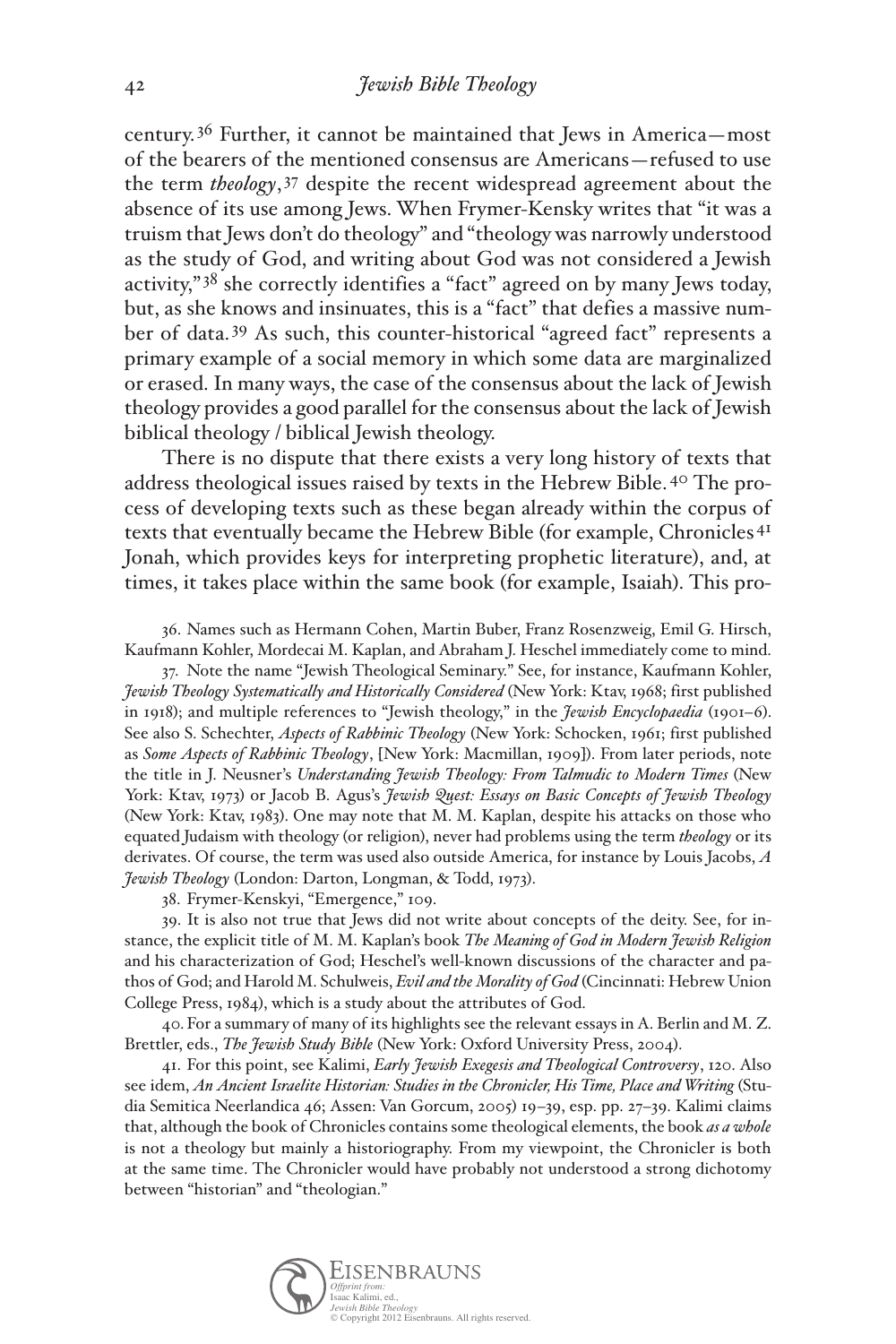cess continued, though in different ways, through the late Second Temple period (in Hebrew, Aramaic and Greek), and beyond. It is certainly present in the New Testament (which may be considered a repository of "sectarian" Jewish texts), and at an even later time involved midrashic, rabbinic literature and Targumic texts. It was certainly present during the medieval period42 and clearly continued into the post-medieval period. There is no doubt that Spinoza addressed biblical theological matters, and so did Mendelssohn and the "biurists" (that is, the "exegetes/commentators") who adopted his interpretive principles.

To be sure, it may be argued that all these instances do not involve critical studies of the text, and as such they should not be included under definitions of (academic/critical) Jewish biblical theology.43 On similar grounds, or because of their dependence on traditional Jewish texts other than the Tanak, one may argue for the exclusion from the field of (academic/critical) Jewish biblical theology of works dealing with theological issues in the Tanak written by either rabbis in *haredi* communities 44 or by many Jewish orthodox thinkers. 45 One may also argue that the use of the Tanak as the "Holy Scriptures of Zionism" in Israeli life (until recently) and the methods of biblical interpretation that made this use possible should be excluded from consideration within this field, because they deal with texts and ideology rather than concepts of the deity and, perhaps, because

42. Significantly, in the medieval period there were debates over whether a reading of the Torah may contradict actual *halacha* and whether the text should be studied on its own. See, for instance, the (implied) position of Rashbam on these issues,

ידעו ויבינו יודעי שכל כי לא באתי לפרש הלכות אעפ′′י שהם העיקר . . . ואני לפרש פשוטן של מקראות באתי

(Rashbam, note on Exod 21:1)

which may be translated as "those with wisdom should know and understand that I did not come to explain halakot, even if they are of primary importance . . . instead I came to explain Scriptures within their own internal context [משוטן של מקראות]"

כי לא אאריך אלא במקומות שיש לפרש פשוטי מקראות

(Rashbam, note on Lev 1:1)

This may be translated as "I will not expand [because Rashi, his grandfather, already did so] except in places that Scriptures need to be explained within their own internal context."

43. It is worth noting that the case against including Spinoza on these grounds is weak. To be sure, others may exclude either Spinoza or Spinoza's work on the grounds that he/it is not fully Jewish, but this is a different matter altogether, which, needless to say, raises the question of boundaries of/in Jewishness.

44. For example, the commentaries in the Artscroll series. The term *haredi* is at times translated in English as "ultra-orthodox." This translation is problematic because it ignores and, to some extent, rejects—the self-understanding of the group.

45. For example, the works of Nechama Leibowitz, with a more American perspective; see in particular the many relevant contributions and books reviewed in *Tradition* (e.g., E. Shkop, "Rivka: The Enigma Behind the Veil," *Tradition* 36/3 [2002] 46–59).

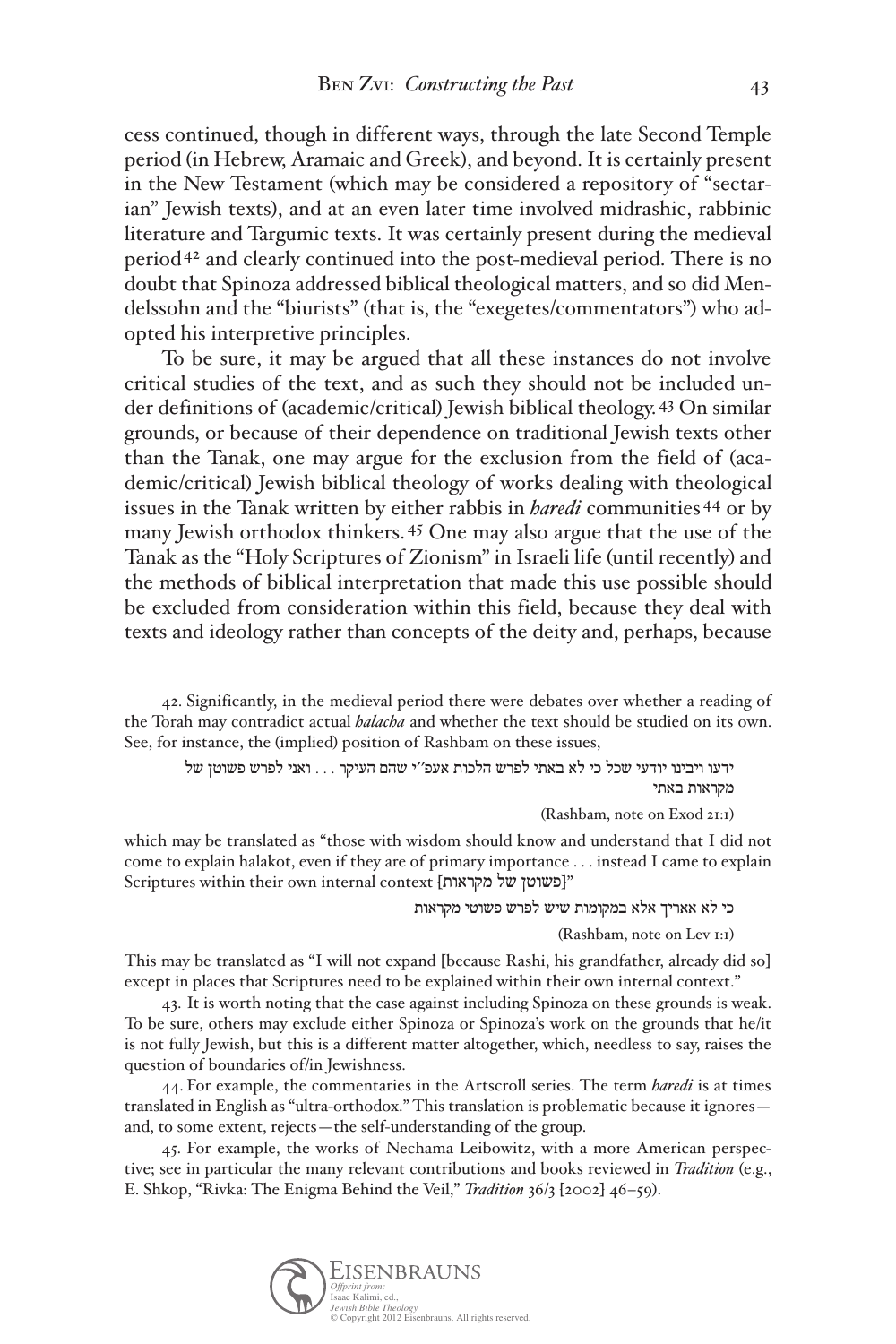they are more *derash* than *peshat*.46 On the same grounds, one may argue for the exclusion of theological reflections that develop in a form akin to modern midrash of biblical texts. 47 On similar grounds (and perhaps also on the basis that their authors are not academic "biblicists" working within the historical mode), one may claim for the exclusion of the type of works gathered in the volume *Congregation.* 48 All these potential arguments belong to the discursive domain of decisions about boundaries and so involve questions such as which studies qualify for the scholarly/ideological domain of Jewish biblical theology/ies?49 Why? Who is enforcing the boundaries and what is at stake on these disciplinary boundaries? These questions deserve an in-depth discussion that cannot be carried out in this essay. For the argument advanced here, it suffices to state that the mentioned consensus involves a very large and diversified corpus of works dealing with the biblical texts and their meanings and significance for Jewish communities as outside the realm of Jewish biblical theology. Significantly, all these decisions are comparable and, in fact, parallel to those taken by most practitioners in the academic field of Christian biblical theology. The latter scholars would normally exclude comparable works from the academic field. Given that the field of Jewish biblical theology is deeply intertwined from the outset with that of Christian biblical theology, the presence of comparable disciplinary boundaries is only to be expected. But this being so, exceptions are particularly noteworthy and demand explanation.

Perhaps the most salient of these exceptions involves works by liberal/reform Jews—both in the 19th and 20th centuries in Germany and in America—who dealt with critical texts to the best of their understanding and as their theological messages would allow. 50 It is obvious that the

46. On these matters, see U. Simon, "The Bible in Israeli Life," in *The Jewish Study Bible* (ed. A. Berlin and M. Z. Brettler; New York: Oxford University Press, 2004) 1990–2000.

47. Including, but not restricted to, recent feminist retelling or counter-telling of biblical narratives. Of course, some of these new midrashim have brought about much debate and criticism from other Jewish theologians; see, for example, J. D. Levenson, "Abusing Abraham: Traditions, Religious Histories, and Modern Misinterpretations," *Judaism* 47 (1998) 259–77. It is worth stressing that there are often Jewish interpreters on both sides of these debates. See Levenson on Abraham: "The Conversion of Abraham to Judaism, Christianity and Islam," in *The Idea of Biblical Interpretation: Essays in Honor of James L. Kugel* (ed. H. Najman and J. H. Newman; Supplements to the Journal of the Study of Judaism 83; Leiden: Brill, 2004) 3–40.

48. See *Congregation: Contemporary Writers Read the Jewish Bible* (New York: Harcourt Brace Jovanovich, 1987).

49. Of course, questions such as these often raise additional questions. For instance, should the work of nonhistorically oriented/trained "biblicists" be included from or excluded of the field? Is there a difference between biblical Jewish theologies and Jewish biblical theologies?

50. This survey does not include cases in which biblical texts were used as a kind of (marginal) proof-text for a particular Jewish theology, as is in the case, for instance, in Hermann Cohen, *Religion of Reason out of the Sources of Judaism* (New York: Ungar, 1972; first published as *Religion der Vernunft aus den Quellen des Judentums* [Leipzig: Fock, 1919]).

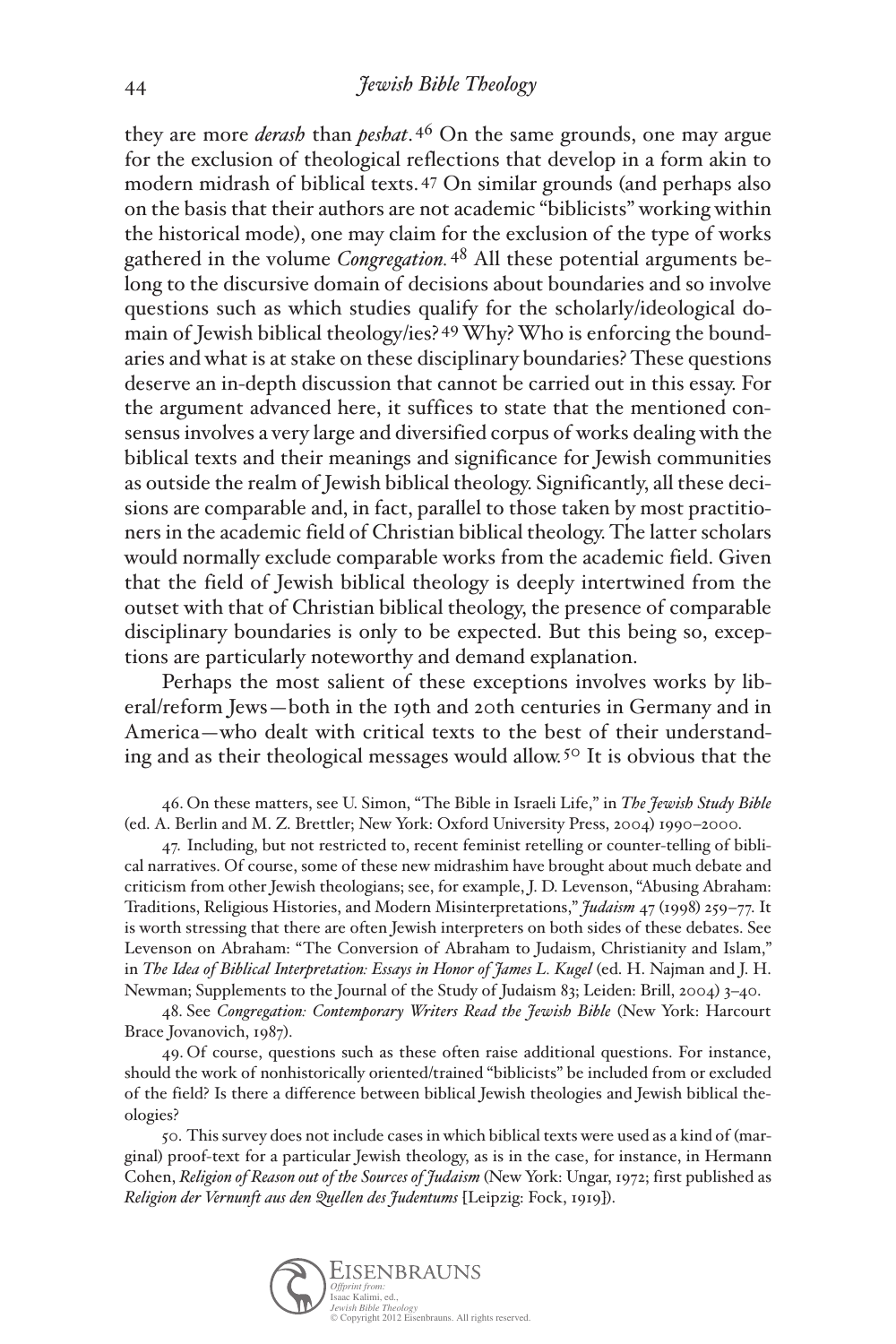consensus opinion and the consensus memory of the discipline of Jewish biblical theology do not include these works. In fact, they claim that only now are Jews dealing or beginning to deal with biblical theology. <sup>51</sup>

A complete discussion of these works is well beyond the scope of this essay. A brief survey pointing to a variety of illustrative works written at different times, for different addresses, against diverse circumstances and in various genres suffices to make the point. Comparable to those in use in Christian biblical theology, A. Geiger would have been considered a biblical theologian. 52 He certainly dealt with the text critically and advanced theological positions on the basis of his understanding of the text. 53 These positions included, among other things, a lionization of "ethical monotheism," a lionization of the prophets, a negative approach to cult and ritual including the sacrificial system (which was considered transitory and not permanent), the claim that the Jews as a people shaped Judaism (including the Bible), 54 and the emphasis on the national religious genius of the Jewish people. It is the latter stance that led him to stress his contention that the Jews, because of that genius, were able to develop ethical monotheism, out of nothing, as it were. <sup>55</sup>

51. It is worth stressing that dealing with biblical theology does not require the publications of full-length, comprehensive volumes on the theology of the Bible. The first refers to work in a particular field of studies; the other refers to a particular scholarly (and literary) genre.

52. Of course, A. Geiger would not have been considered *only* a biblical theologian but *also* a biblical theologian. If Wellhausen was a biblical theologian, among other things, then Geiger was also a biblical theologian, among other things.

53. He did so in interaction with Protestant biblical theology and Protestant theologies of his time. This interaction involved Geiger's acceptance of many of its main thrusts and rejection of negative constructions of Judaism and often of Jews that were common among these theologies and theologians (for example, J. G. Eichorn, J. D. Michaelis).

54. "Nor does Judaism claim to be the work of single individuals, but that of the whole people. It does not speak of the God of Moses or of the God of the Prophets, but of the God of Abraham, Isaac and Jacob, of the God of the whole race, of the patriarchs who were equally gifted with that endowment, with that prophetic vision; it is the Revelation which lay dormant in the whole people, and was concentrated in individuals. . . . A thornbush produces no wine, a neglected people produces no prophets, such as the people of Judah gave to the world. It is true that the Historical books of the Bible mostly inveigh against the morals, the depravity of the people at the time of the Kings; they intend to prepare us for the devastation that came upon them as a punishment for their sinfulness. Yet that people must have possessed noble powers in great abundance; it must have had a native endowment, considering that it could produce, that it could rear such men" (A. Geiger, *Judaism and Its History* [New York: Thalmessinger & Cahn, 1866] 60–61; this text is free and available for download at: http:// books.google.com. This translation is based on an early version of A. Geiger, *Das Judentum und seine Geschichte*, which in itself went through three editions. The most common printing of this book is the one published in Breslau, 1910 by Jacobson, which is also available for free online at http://www.archive.org/details/dasjudentumundse00geiguoft.

55. Cf. the conception of the beginning of monotheism in Israel developed later by Y. Kaufmann. Many of A. Geiger's works are collected in his *Nachgelassene schriften* (ed.

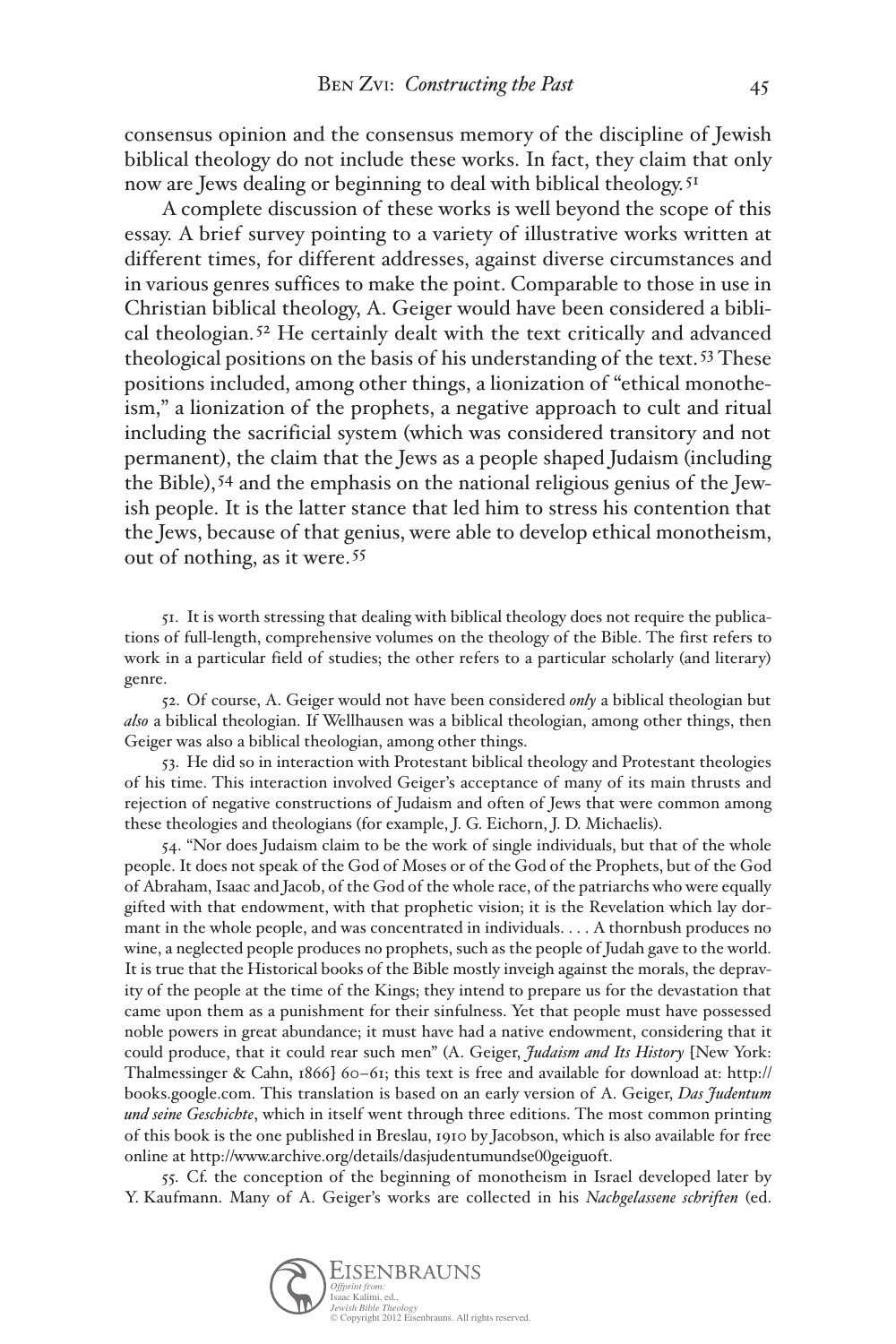The *Jewish Encyclopaedia* was published in the U.S.A. from 1901 to 1906. E. G. Hirsch and K. Kohler were among the main authors on biblical texts. Although the Encyclopaedia attempted to be as scientific and objective as possible, there is no doubt that it conveyed strong theological messages in many of its entries<sup>56</sup> and that these messages fit very well with the biblical theologies of reform Judaism of the time, which in turn were grounded in their own perspective on the known results of biblical "higher criticism" of the time. 57 These entries attest to the existence of a relatively widespread interest and strongly held positions on biblical theological matters among (intellectual) reform Jews at the time. D. Neumark's *Philosophy of the Bible* <sup>58</sup> represents a "high-end" academic expression of some of the biblical-theological discourses among reform Jews at the time.

56. See, for instance, "the facts now [at the time of "written prophecy"] first practically realized, that God's government and interests were not merely national, but universal, that righteousness was not merely tribal or personal or racial, but international and worldwide. Neither before nor since have the ideas of God's immediate rule and the urgency of His claims been so deeply felt by any body or class of men as in the centuries which witnessed the struggle waged by the prophets of Israel for the supremacy of Yhwh and the rule of justice and righteousness which was His will. The truth then uttered are contained in the writings of the Latter Prophets, They were not abstractions, but principles of the divine government and of the right, human, national life"; see E. G. Hirsch, J. F. McCurdy, and J. Jacobs, "Prophets and Prophecy," *The Jewish Encyclopaedia. A Descriptive Record of the History, Religion, Literature, and Customs of the Jewish People from the Earliest Times to the Present Day* (12 vols., New York: Funk & Wagnalls, 1901–6) 10:213–19, citation from p. 214a, under the subentry "Written Prophecy" written by J. F. McCurdy.

57. "The Pentateuch is not the work of one period. Pentateuchal legislation also is the slow accretion of centuries. The original content of Judaism does not consist in the Law and its institutions, but in the ethical monotheism of the prophets. Legalism is, according to this view, originally foreign to Judaism. It is an adaptation of observances found in all religions, and which therefore are not originally or specifically Jewish. The legalism of Ezra had the intention and the effect of separating Israel from the world" (K. Kohler, E. G. Hirsch, and D. Philipson, "Reform Judaism from the Point of View of the Reform Jews," *Jewish Encyclopaedia* (New York: Funk & Wagnalls, 1901–6) 10:347–59, citation from p. 350a, under subentry "Influence of Higher Criticism," written by E. G. Hirsch. It is worth noting that the opposition of S. Schechter and others to "higher criticism" was in fact to "higher criticism" of the Torah, and it was deeply related to the weight they attached to the Pentateuch in their version of Judaism, which was far more traditional than that of their contemporary reform Jewish thinkers and rabbis. Cf. D. J. Fine, "Salomon Schechter and the Ambivalence of Jewish Wissenschaft," *Judaism* 46 (1997) 3–24.

58. David Neumark was the chair of Jewish philosophy at the Hebrew Union College for many years. His approach to biblical theology is also evident and explicitly advanced in his discussion of the principles of Judaism; see D. Neumark, "The Principles of Judaism in Historical Outline," *Essays in Jewish Philosophy* (ed. S. S. Cohon; Amsterdam: Philo, 1971) 101–44, esp. pp.  $105-24$ , which serve as a kind of compendium of his Jewish biblical theology. The latter, as expected, was fully grounded in the "accepted" results of historical-critical studies of the Bible in his day. The same, of course, holds true for his work in *Philosophy of the Bible*.



L. Geiger; 5 vols.; Berlin: Gerschel, 1875–78). His *Judaism and Its History* was published in three editions in German and three in English.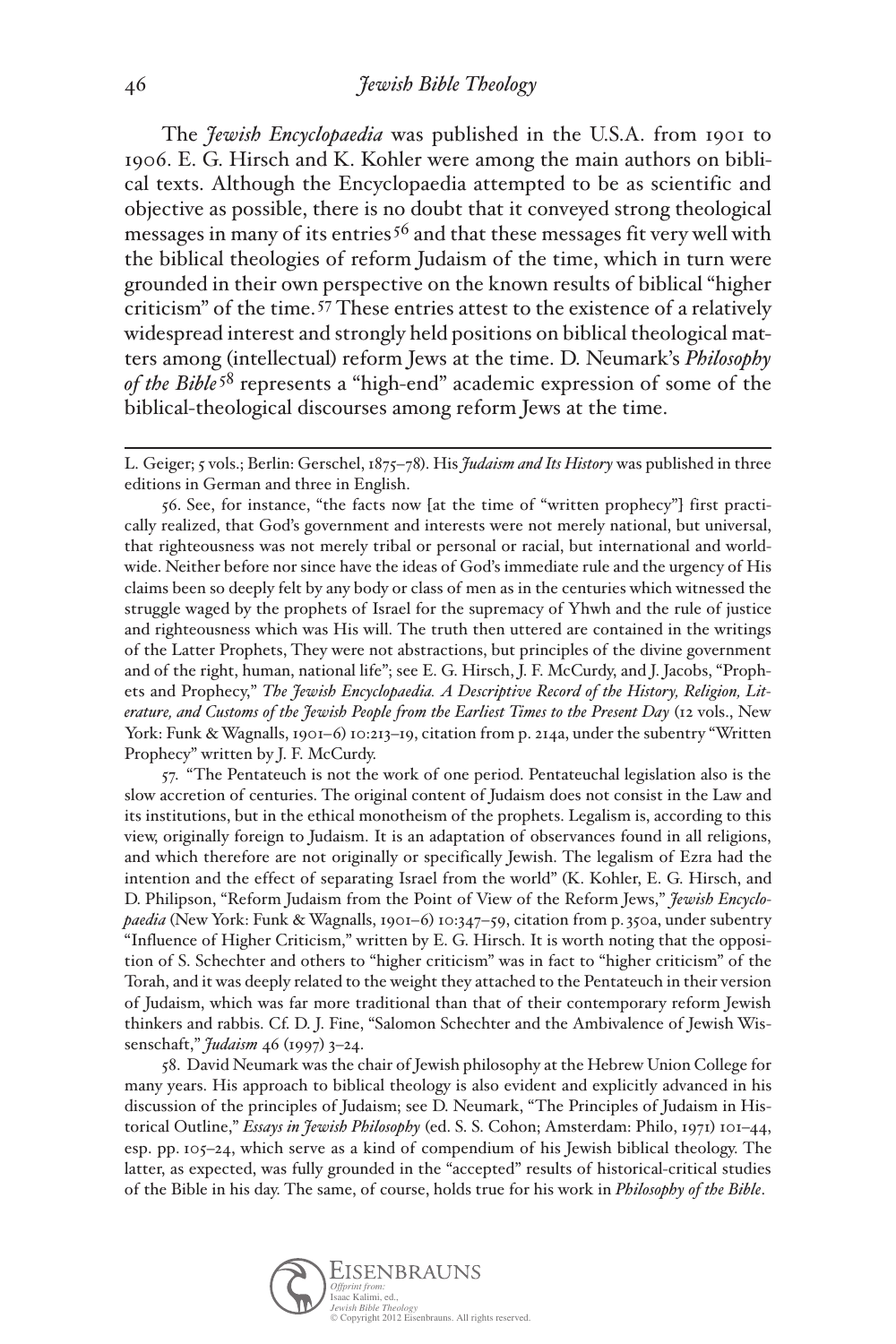According to a yardstick comparable to the one in use among most Christian practitioners of biblical theology, it is difficult not to characterize A. J. Heschel as a person involved in biblical theology. 59 The same holds true for M. M. Kaplan. After all, he strongly maintained that Judaism/Jews should not continue to ascribe meanings to biblical texts that could not have been contemplated by their authors (a process he calls "transvaluation") but rather that they "must enter imaginatively into the thoughtworld of its authors, and try to grasp what it meant to them in the light of their experience and world-outlook."60 Then, and only then, they should reevaluate the significance of these religious ideas for their own lives and adapt them in ways that are consistent with an "authentic" concept of the deity and so contribute to salvation.<sup>61</sup>

Jumping in time to 1962, S. D. Schwartzman and J. D. Spiro published an important volume, namely, *The Living Bible: A Topical Approach to the Jewish Scriptures*. 62 The goal of the book was to provide (reform) Jewish educators and students with an accessible compendium of what *Jewish Scriptures* means. Of course, it was written at a "popular level." The book includes the expected chapters "Who Wrote the Bible?" and "How the Bible Was Completed?" but also, and mainly, chapters that directly address theological issues entitled, such as "Who Is God?" "Does God Have a Favorite People?" "Are We Really Free?" "Why Is There Evil in the World?" and "Is Death the End?" The book expounds these topics in terms of a historically-critically understood Bible and with concern toward the significance of these biblical ideas for contemporary Jews. The text is a Jewish theology of the Hebrew Bible written at a "popular" level. It reflects and attests to a (then-)relatively widespread discourse on biblical Jewish theology among intellectuals in American reform Judaism; one that the authors and the Union of American Hebrew Congregations thought should be communicated to a larger readership. It also attests to the centrality of Jewish education and, indirectly, to the tendency toward works aimed at Jewish education in biblical studies conducted by Jews. <sup>63</sup>

59. One may note that some have argued that Heschel's theological approach to the Bible is, in part, a response to Spinoza's. See S. D. Breslauer, "Spinoza's *Theologico-Political Treatise* and A. J. Heschel's Theology of Biblical Language," *CCAR Journal* 24 (1977) 19–17. Note also the reference in the title of this work, published in 1977, to Heschel's "theology of biblical language."

60. Quotation from Kaplan, *Meaning of God*, 7.

61. On Kaplan's own work with biblical texts, see M. M. Kaplan, "Isaiah 6:1–11," *JBL* 45 (1926) 251–59.

62. S. D. Schwartzman and J. D. Spiro, *The Living Bible: A Topical Approach to the Jewish Scriptures* (New York: Union of American Hebrew Congregations, 1962). The "reading committee" that approved the text for publication included Harry M. Orlinsky.

63. To be sure, this is in part due to the lack of enough academic positions open to Jews but also in part due to the importance given to Jewish education among Jewish intellectuals

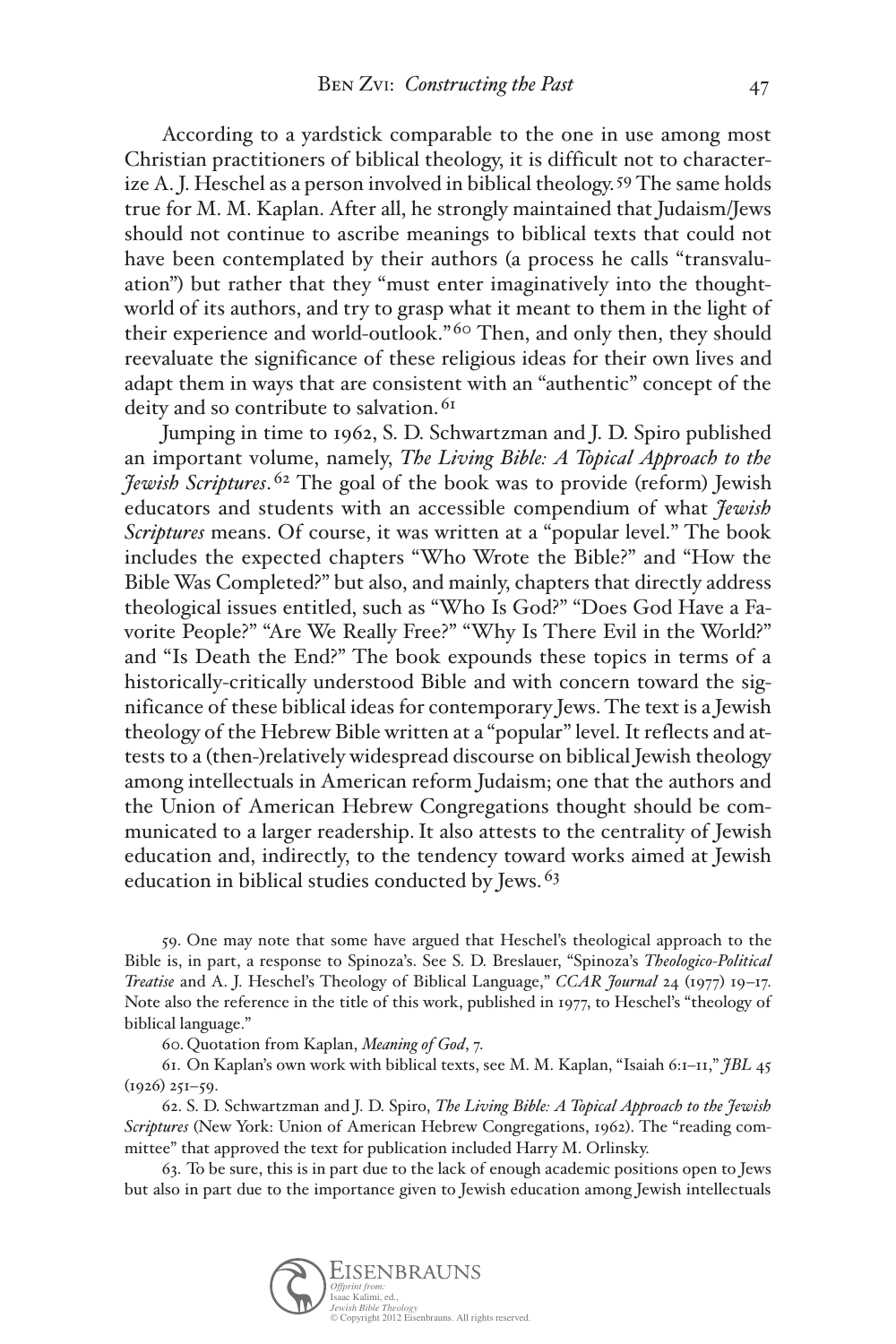In sum, a large corpus of works that deal with biblical theology was written by liberal Jews or from liberal Judaic approaches for well over a century, and significantly, much of it was written and communicated in America, where the consensus about the lack of interest in Jewish biblical theology before very recent times has chiefly developed. These works are either not mentioned or, if mentioned, marginalized in the mentioned construction of the history/memory of past Jewish biblical theology. <sup>64</sup> There cannot be any doubt that the existence of this corpus of works is not reflected in the consensus image about the emergence of biblical Jewish theology as something new and as something Jews did not do in the past. In fact, there is even a kind of "fact" agreed on among contemporary Jews that Jews did not deal with theology in the past. How can the "erasable" character of this corpus be explained?

To be sure, the mentioned constructions of the past, along with the drastic change that they imply or explicitly state regarding the last years, reflect the social and ideological changes that took place and play a role in this erasure, as mentioned above. In addition, matters of definition (and of the related boundaries they create) may be at work, <sup>65</sup> but the positions of Jewish biblical theologians tended as whole to reflect and adapt (contemporary) common boundaries of "biblical theology" and "theology" accepted in Christian discourses, which would not have precluded the inclusion of the mentioned corpora in the history of works on biblical-theological matters in the history of Jewish biblical theology that is implicitly communicated by the present consensus.

There seem to be several crucial factors that fed this process of memory shaping (and erasing), including: (a) implicit constructions of what is Judaic, (b) self- and/or community-produced lines of continuity and identification between present scholars and their ancestors/predecessors, and (c) sociological differences.

It is not unreasonable to assume that many present-day Jewish biblical theologians may harbor some reservations about the Judaic character of "classical" Reform Judaism. For instance, some of these biblical theologians might feel that a strong criticism of the cult and priests is a bit "un-Judaic," or they might harbor concerns about the Judaic quality of a Judaism in which the "Law" is seen as peripheral at best, in which prophets and ethi-

<sup>65.</sup> This is particularly true in the case of Levenson; see n. 63 above.



of the first half of the 20th century and the decades that closely followed. Hirsch, Heschel, Kaplan, Leo Horn, and the like were, above all, Jewish educators.

<sup>64.</sup> Levenson is among the few who mention some of these works, but he excludes them from the field of "Jewish biblical theology" on a set of grounds that, if consistently applied, would exclude almost every Jewish work, from that field. See Levenson, "Why Jews Are Not Interested in Biblical Theology." By the same standards, Wellhausen's work would have failed to qualify as relevant to or as an expression of biblical theology.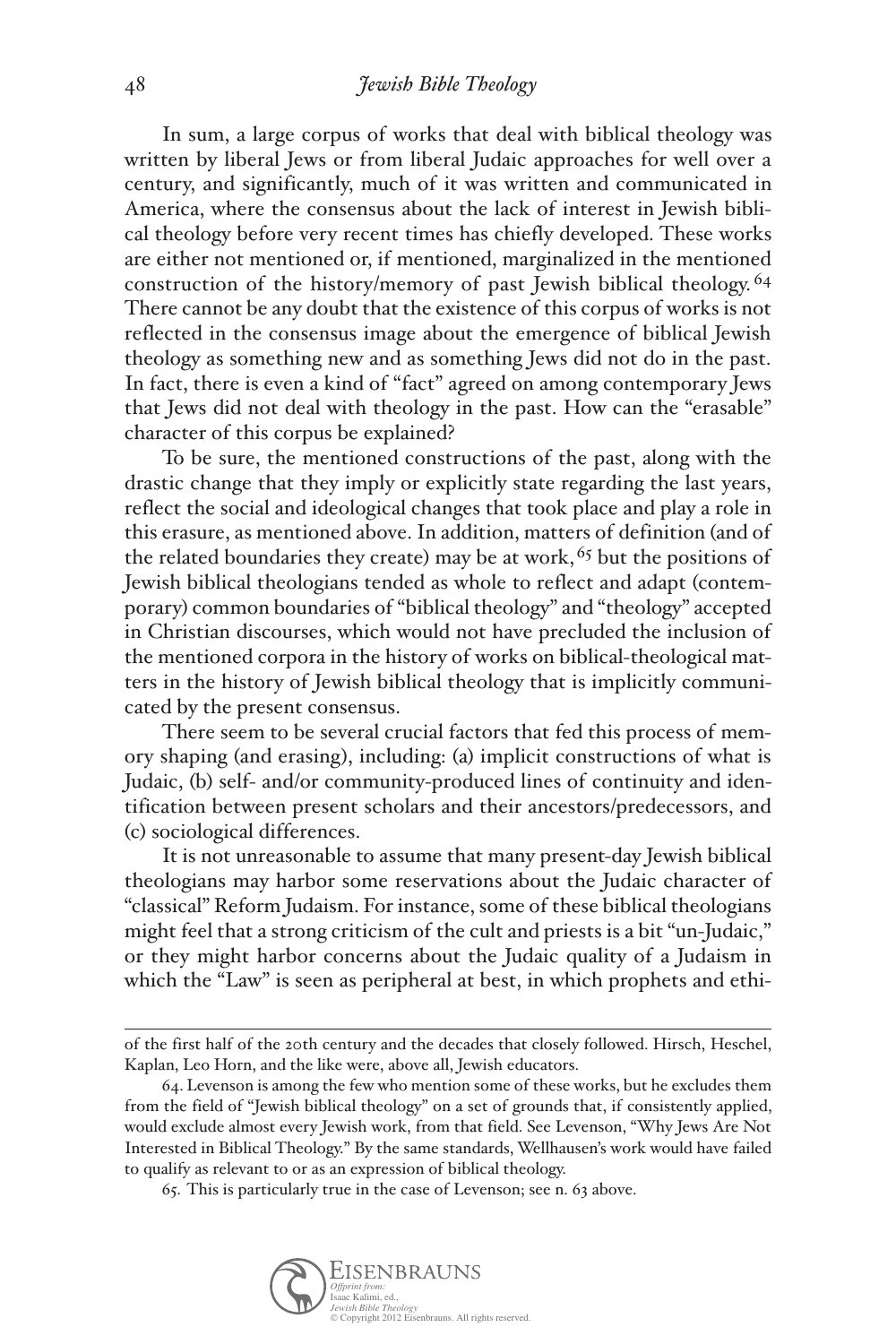cal monotheism are at the center and fully Jewish, whereas the Pentateuch shows "foreign" influences.

This type of consideration does not apply only "classical" Reform thought. For similar reasons, many of today's Jewish biblical theologians might harbor reservations about the Judaic component of the secular (partially atheistic) Zionist religion/ideology that played a central role in the discourses of the Jewish civil society Israel till recently and that served as a/the main impetus for the development of biblical studies and archaeology there, as well as for the strong emphasis placed at that time on biblical literacy among Jewish educators and their students.<sup>66</sup>

It seems reasonable also to assume that at an existential level many of today's Jewish biblical theologians do not see themselves as standing in direct continuity with liberal Jewish scholars and thinkers of generations ago.<sup>67</sup> Because they do not identify themselves with these liberal predecessors, they see discontinuity in relation to the past.<sup>68</sup> The newness of their endeavor, as they perceive it, is in part due to the lack of personal and communal identification with these scholars. The former are not the latter, nor are their Jewish congregations/synagogues like those of the liberal rabbis of the past, and therefore memories of these past rabbis are not part of, or at least play no major role at an existential level in, contemporary theologians' own (main) set of memories. Thus, they tend to be absent from the histories they construct.

This sense of lack of identification is secondarily strengthened by sociological and institutional differences. The social and ideological world in which Geiger, Hirsch, and Schechter grew up was vastly different from

66. On these matters, see U. Simon, "The Bible in Israeli Life." An area that deserves further work is that of the ideological overlap between "biblical theologies" among reform Jews and several aspects of the ideological understanding of the Bible in secular Zionism in Israel. For instance, both emphasized "ethical monotheism," and both tended strongly to support "socialist" positions, which they thought to be grounded in the biblical text, if properly understood. The matter stands, of course, beyond the scope of this paper. It is worth noting that the mentioned approach to the Bible and its world view was not the only approach present in Israel even at those times. On the one hand, there were always *haredi* interpreters; on the other, there were attempts to bring some elements of Christian biblical interpretation to bear on the development of a Jewish (Israeli) understanding of the world views present in the Tanak. See Z. Adar (ed.), ך′′התנ של העולם *השקפת*") *The World View of the Tanak*"; Tel Aviv: Massadah, 1965).

67. In fact, for better or worse, similar feelings are present among some reform rabbis today. These days, it is more likely that a reform rabbi would quote a Hasidic rabbi than Hirsch or Geiger in a sermon, and some neotraditionalist reform rabbis sharply criticize "classical" Reform Judaism. Needless to say, they do not feel a sense of transgenerational identity with Spinoza. Some secular philosophers in Israel, however, do.

68. These Jewish biblical theologians also do not identify with the secular Zionists in Israel—they certainly do not see themselves as disciples of Ben Gurion—or with *haredi* thinkers, for that matter.